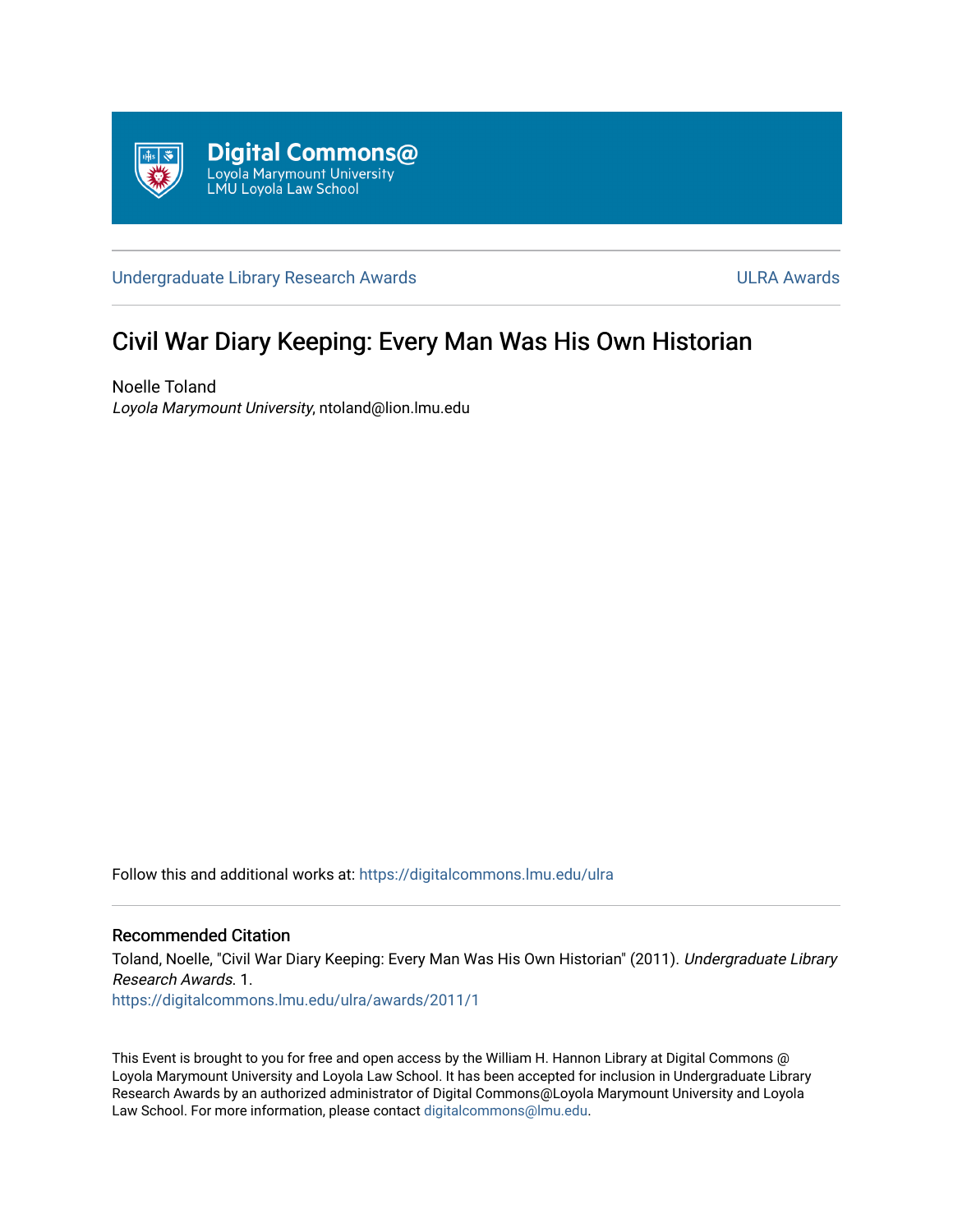LOYOLA MARYMOUNT UNIVERSITY DEPARTMENT OF HISTORY

# **CIVIL WAR DIARY KEEPING: EVERY MAN WAS HIS OWN HISTORIAN**

SENIOR THESIS

April  $8^{\text{th}}$ , 2011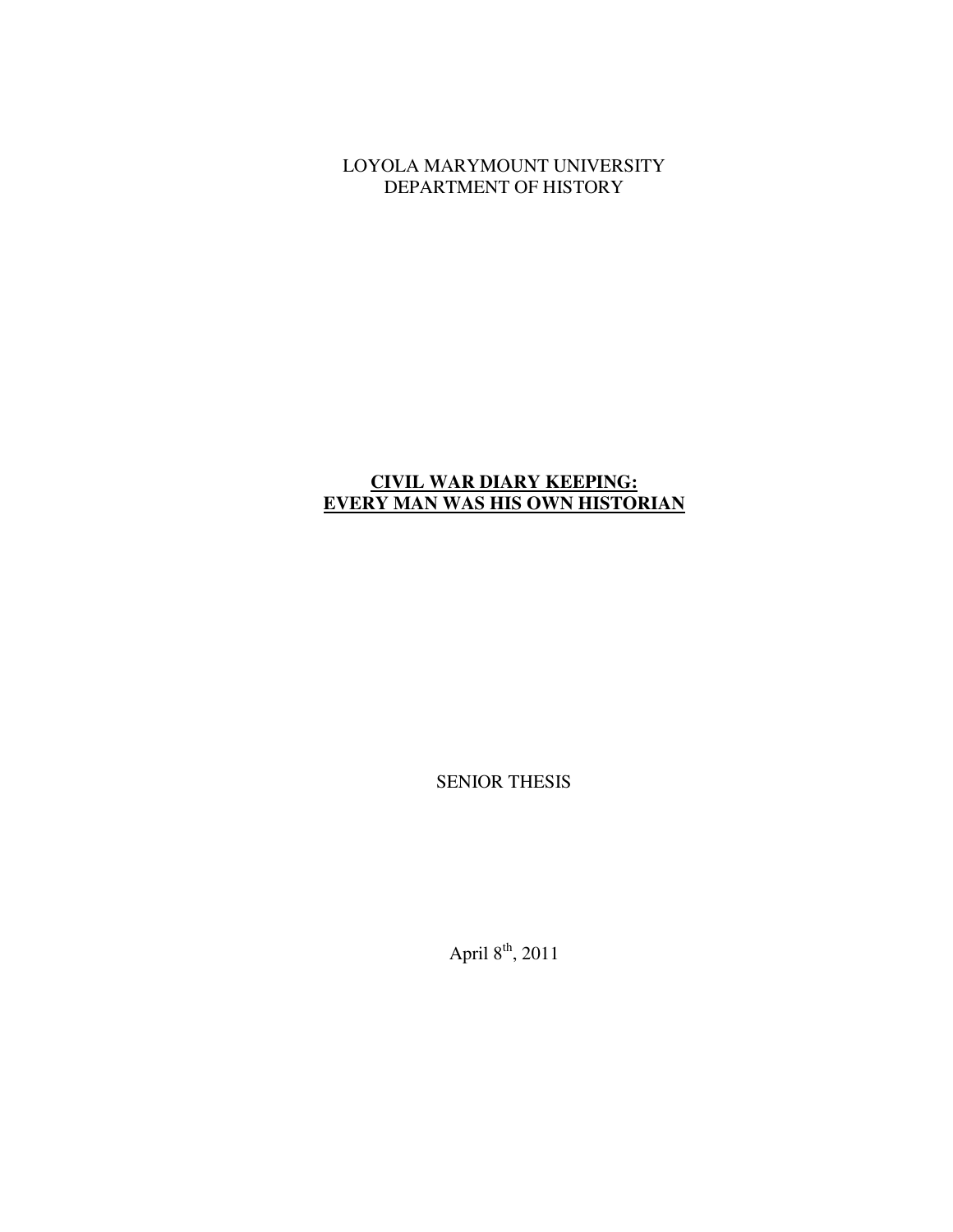Let history tell of their glorious deeds! In poetry, prose, and in song! Let angels shout victory, as veterans pass Through the gates of the glorified throng. – **Corporal Charles E. Smith** 

> All quiet. **– Captain Richard Blackstone**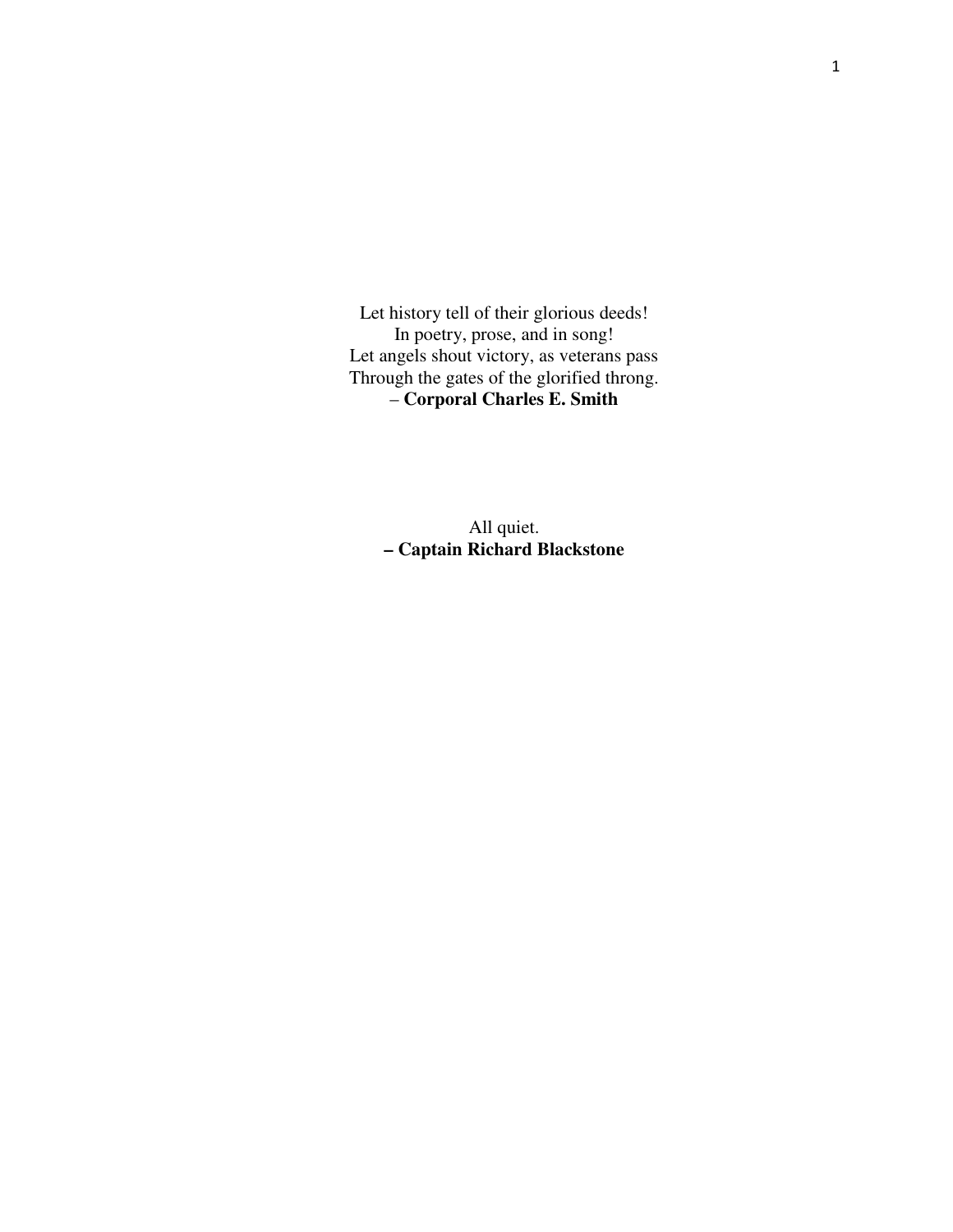# **TABLE OF CONTENTS**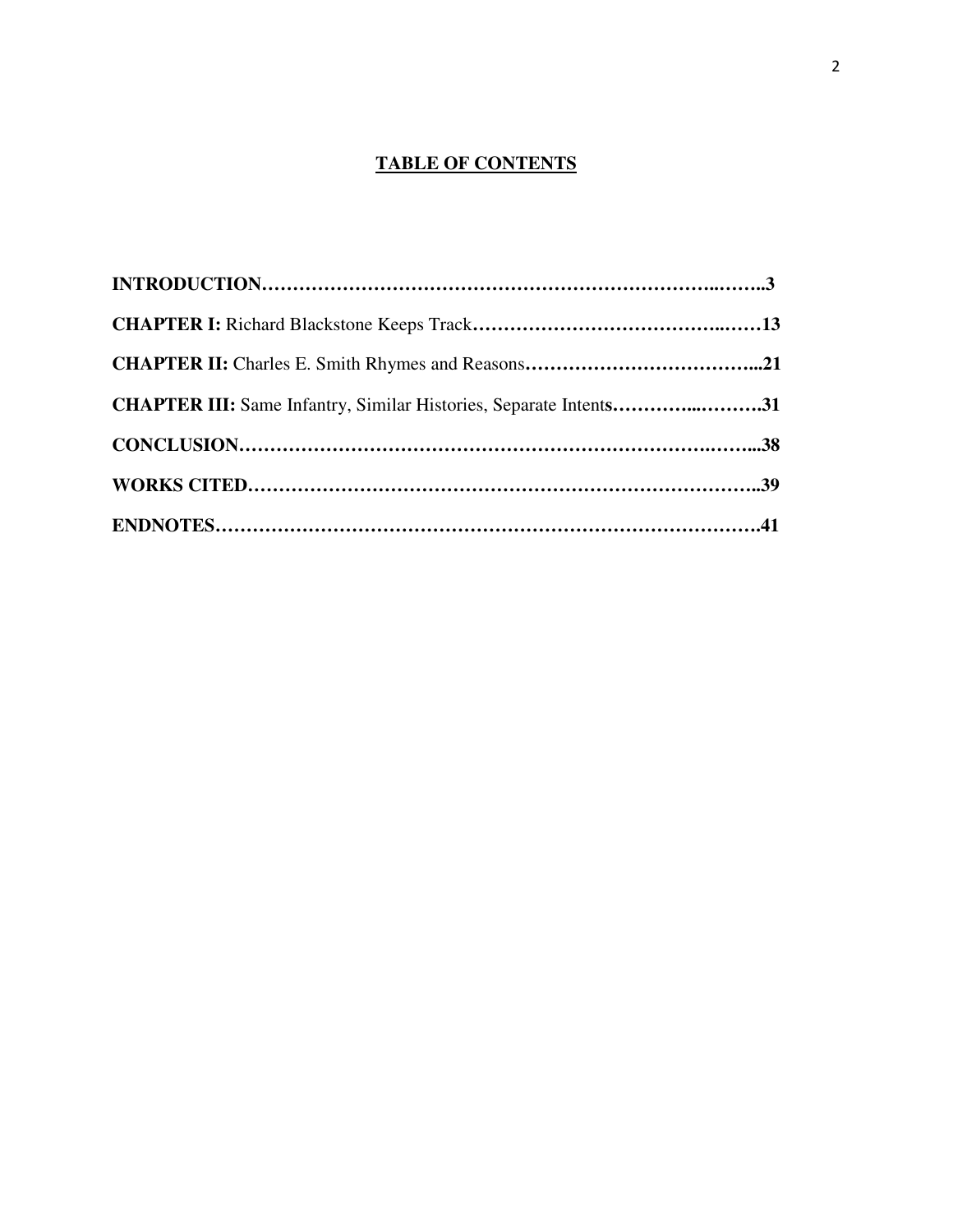#### **INTRODUCTION:**

#### *Every Man Was His Own Historian*

Official records and secondary sources provide an overview of historical events, but the substance of history is built on the aggregate output of human agency. Personal accounts of the Civil War offer a close-up view of the past. Captain Richard Blackstone and Corporal Charles E. Smith, both of whom served in the  $32<sup>nd</sup>$  Ohio Volunteer Infantry, were two war diarists whose fresh accounts are more sensory and alive than the reductionist hindsight of historical analysis. Blackstone and Smith recorded honest accounts of their experiences. The differences in writing styles showcase their individuality while providing an intimate understanding of how Civil War soldiers lived and coped. The themes of religion, patriotism, and discipline elucidate each man's intent in keeping a diary, and provide reasons for enlistment, endurance of the war, and a desire to see it through. As autobiographers, common men like Blackstone and Smith bequeathed to us their personal stories across millennia.Their histories are invaluable contributions to a comprehensive study of the Civil War, as they help historians to better understand the motives and mentalities of average Civil War soldiers.

With advances in publishing technologies of the nineteenth century industrial era, diary keeping became a popular trend concurrent with a rise in literacy rates. The steam powered, rollfed rotary printing press of 1843 could print millions of copies of a single page in a single day. Mass production of printed works flourished.<sup>1</sup> An increase in literacy yielded the United States' transition to the industrial age. As oil lamps gave over to gas lighting, and communication technologies improved, reading materials became readily available, and a fascination with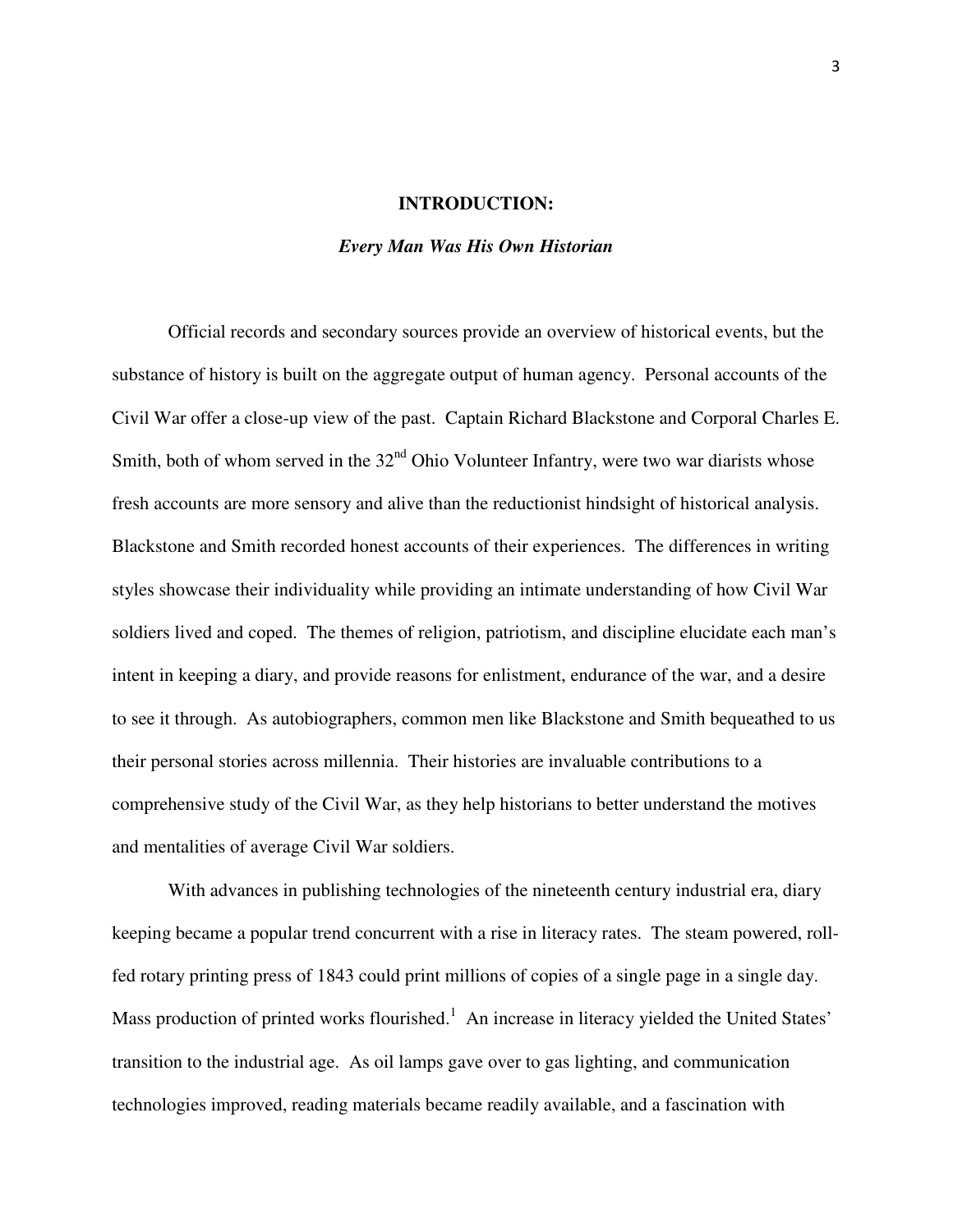personal storytelling prompted individuals to record their own experiences, or "histories" as they were commonly called. The armies of the Civil War were the most literate soldiers up to that time. Over ninety percent of white Union soldiers and over eighty percent of Confederate soldiers could read and write. Many kept diaries and most wrote letters to loved ones. $2$ 

Through their intimacy, and therefore their truth, war diaries improve historians' understanding of the past. Then, as now, those desirous of comparative Civil War chroniclers need no longer be entirely dependent on history written by the winners, the agenda makers and the owners of newspapers and magazines. Men with little more than an elementary education could purchase a diary and record their experiences. Given this abundance of soldiers' stories, the experience of war becomes magnified and humanized. Compared to popular commercial memoirs and biographies of major historical players of the time, the diaries of common soldiers give us granularity. According to Randall C. Jimerson's analysis in *The Private Civil War: Popular Thought During the Sectional Conflict,* "Historians have extensively studied the leaders, but the opinions of common soldiers and civilians have received inadequate attention."<sup>3</sup> Jimerson makes an exceptional point here, as the opinions of plain people, an example of nineteenth century crowd sourcing, disclose a great deal of insight into American character and sectionalism, far more than studying a few florid biographies of a few famous Generals.

 The American Civil War remains its deadliest: by the end of the war, 620,000 warrelated deaths had been recorded, ten percent of all 20-45 year old Northern white males, and thirty percent of all 18-40 year old Southern white males.<sup>4</sup> Analysis of economic, political, and racial issues of the war has ossified what happened then, yet historians are continuously perplexed by observations and opinions of such issues in diaries and letters of the time, which may not neatly agree with their high-level hypotheses. Mosaics disappear up close.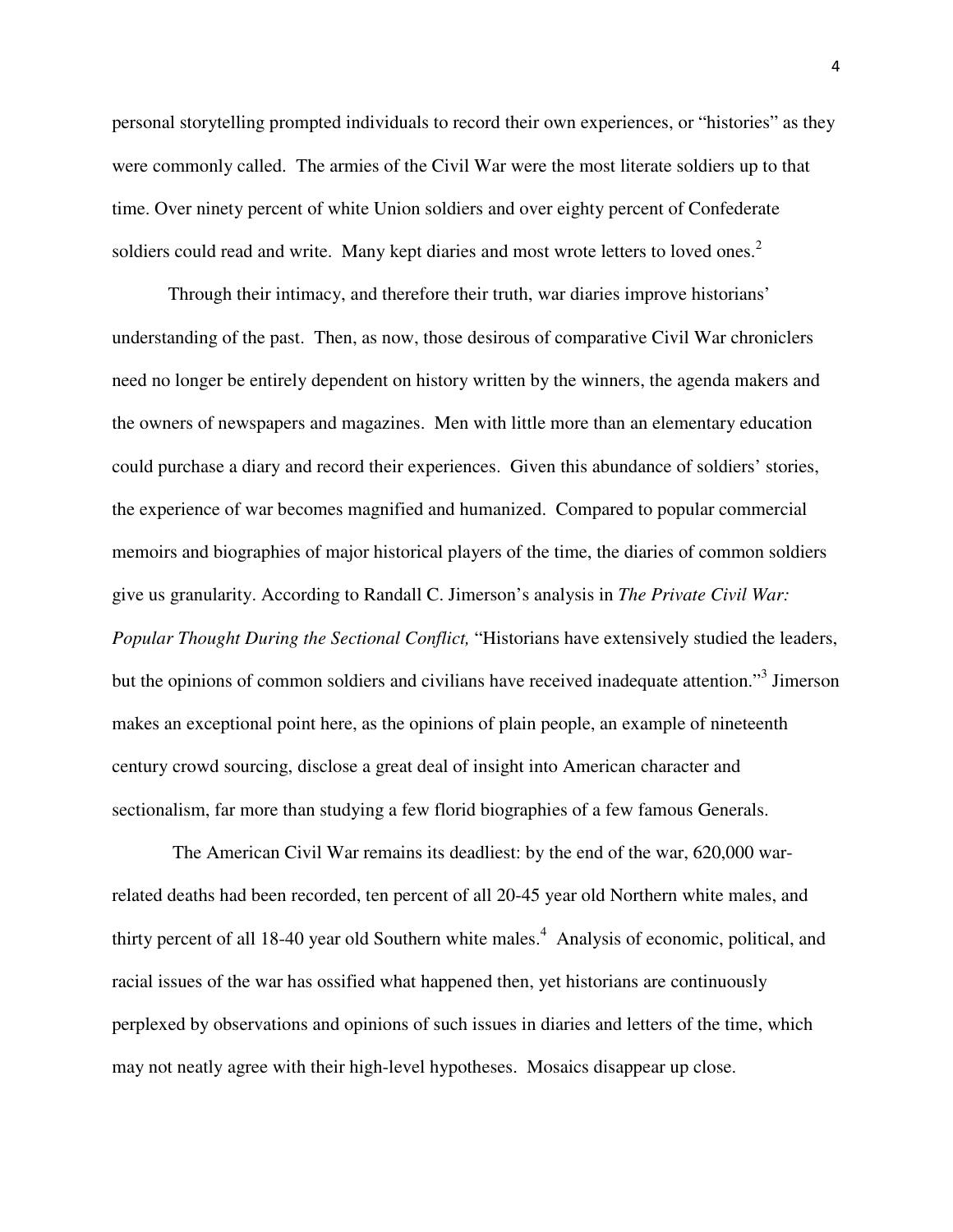Diaries composed during the Civil War varied in aesthetics and format depending on the diarist's preference, but most were pocket-sized for convenience, fitting into the interior breast pocket of a grey or blue jacket. Smith prolifically filled out the pages of twenty-one diaries. Blackstone laconically filled only one. Printed at the top of each page in Blackstone's diary, in twenty-point bold, is the day of the week, the date of the month and the year, first line, front and center. Smith's diary had no printed dates. It is as if time, to his artistic mien, was a seamless continuum. As dawn to Blackstone's dusk, Smith's once blank pages gave his creative impulse free rein to sketch whatever his mind conjured up. It is evident in the disparities of style, content, and frequency of entries that the diary represented itself differently to each man. Blackstone wrote a lot less than Smith, imparting little emotion even in his entries on what must have been horrific days in the field. Smith, on the other hand, was a religious poet who mindfully recorded the stale bread of breakfast to verbatim conversations with his best friend, the Chaplain. For both men, the diary was a tool to record details of the days: weather, food, expenditures, and battle movements. For Blackstone, the diary was a daily chore he usually completed with thoroughness, part of his gear to be tended. For Smith, the diary was time away from time, a safe haven for creative self-expression.

An apparatus for remembrance, the Civil War diary gave its author creative control and a sense of autonomy to soldiers, something unattainable to men at the low end of organizations, grunts whose job was to do and die. Colonel Charles Wainwright of New York mentions diaries in his own diary: "By books, I do not mean to read, but books to write in. We are making history, not studying it."<sup>5</sup> Wainwright used his diary as most soldiers did, keeping records of daily activities, observances and expectations. Aware of having participated in cataclysmic events, many soldiers kept journals to bring back the days of a pivotal period in their lives and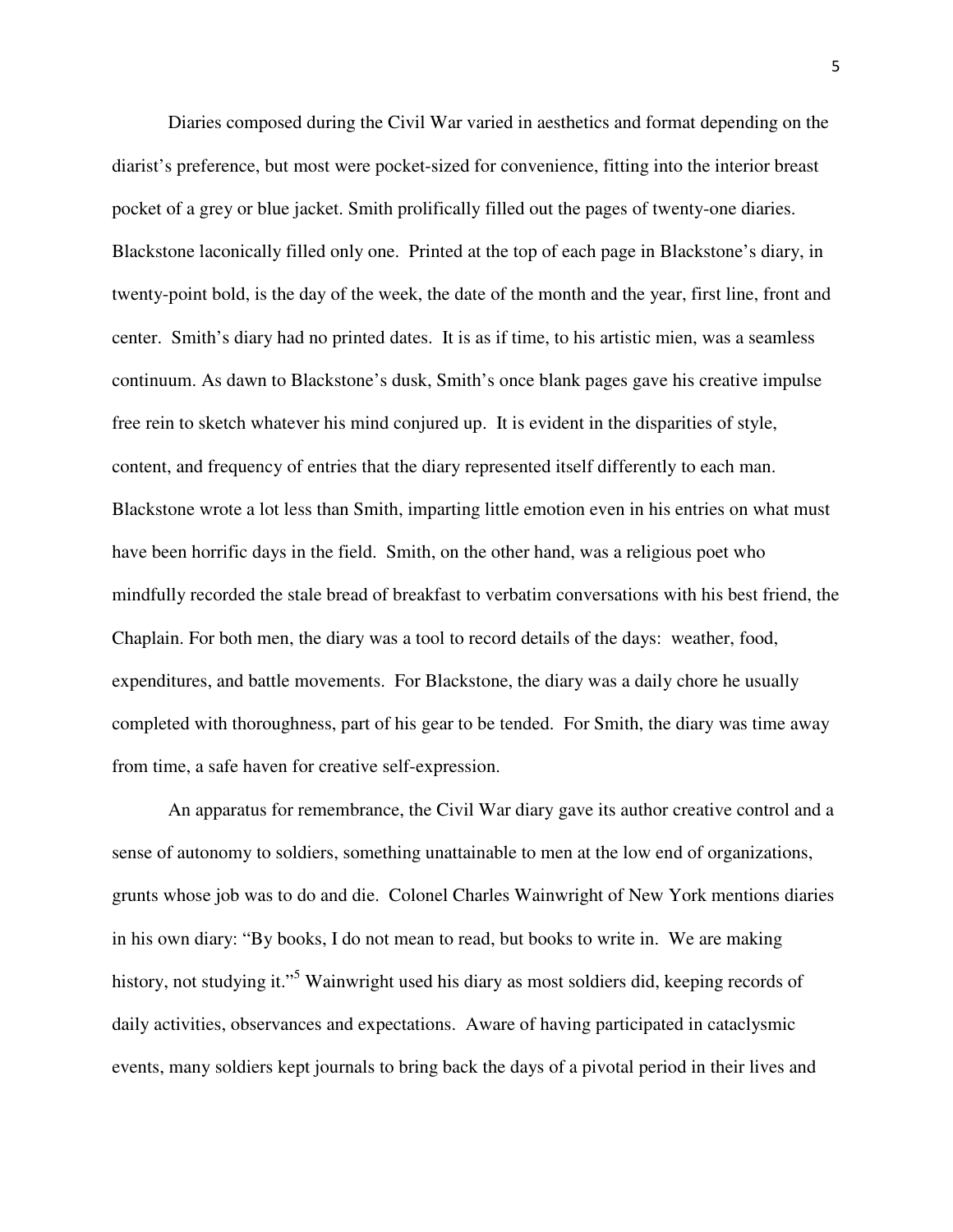the life of their country, which they held as dearly. Historian Henry Steele Commager puts it well, "Surely no other chapter of modern history has been so faithfully or so elaborately recorded by ordinary men and women; in the American Civil War Everyman was, indeed, his own historian."<sup>6</sup> In the words of Tennessean Sam Watkins, "I have as much right as any to create a history"<sup>7</sup>

Most soldiers who kept diaries reveled in the concept of legacy, memorializing their experience of redefining the country they loved. As they made history, they recorded their own histories. For some, journal writing was an activity to occupy the mind, a way to break away from the monotonous grind of camp life and ponder the latest noteworthy events. For others, the primary upside to keeping a diary was to vent frustrations, describe battles so as to process horror, and generally ease the pains of boredom, scribbling onto blank pages utterances too embarrassing or too recriminating to voice out loud. The diary was a friend to many who were disinclined to gossip.

Throughout the tumult of the Civil War, religion and faith were comfort and calm to combatants; they gave purpose to listless souls, and brought solace to insanity. Organizationally, faith was conducive to maintaining morale. The Civil War armies, according to historian James McPherson, were arguably the most religious in history.<sup>8</sup> Smith's steady reference to God throughout his diaries gives truth to McPherson's assertion.

In Robert J. Miller's *Both Prayed to the Same God,* an intriguing observation is made in terms of the history of religion in the North and the South. At the taproot of American religion, harshness ruled the lives of Puritan colonists in New England. Their communities were tightlyknit. High moral standards were espoused, and everyone had civic responsibilities. Synonymous with community, religion in the North evolved because social issues were more apt to be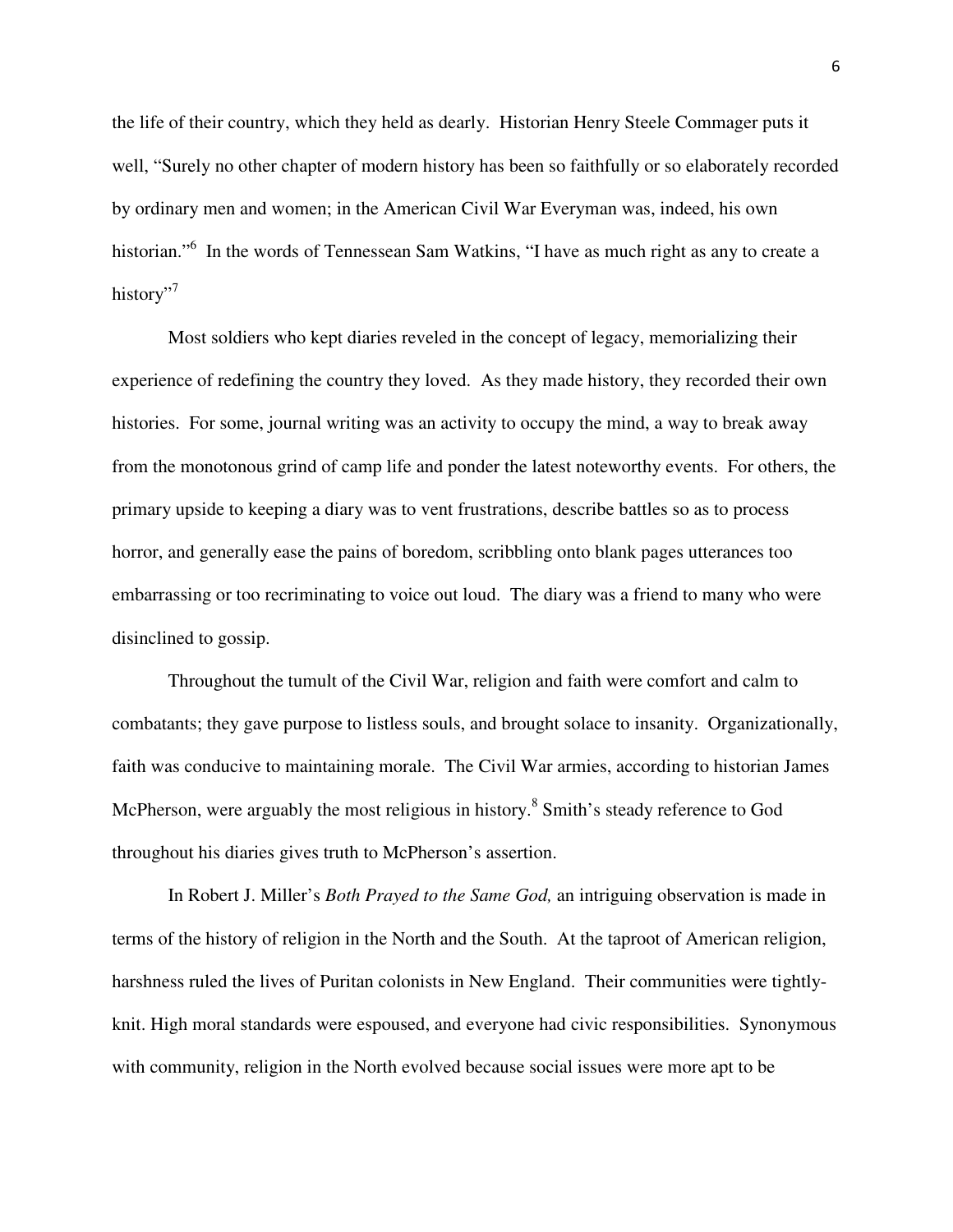discussed, debated and acted upon, as unanimous opinion was never the result, and consensus was never coerced.<sup>9</sup>

Religion in the South was quite different from its neighbor north of the Mason-Dixon Line. With its confounding fundamentalist roots, the prevailing flavor of Christianity in southern territory was personal and private. To southerners, the un-interpretable Bible was the word of God and the cornerstone of their spirituality. Unlike in the North, Southern religion did not embody the spirit of social service, outside of sewing circles and charity balls. Their religious ideology centered on a personal relationship with God and not with other adherents, thus limiting social development. The seeds of schism between North and South were planted during the second epoch as "Southern ethos and self-consciousness began to emerge, with a slowly increasing antagonism and enmity towards…the North<sup>"10</sup> The divergence of organized religions paralleled a growing cultural divisiveness, informing, intensifying and imparting inevitable political and economic hostilities. This diversion appears in Blackstone and Smith as background for understanding soldiers' motivations to fight.

Most soldiers held the religious beliefs of old school Christianity, but most were not as devout as Corporal Smith. He prayed, visited with the Chaplain, or left camp to visit a nearby church during his free time. His faith sustained him. Through the most horrendous circumstances, he could always lift his spirit through prayer. This puts a face on his story. Reading such religious fervor captured during times of the height of human abuse, one can vicariously experience the calming thought process of a devout Christian by following along with Corporal Smith.

Discipline was fundamental to the cohesiveness of the infantry, and for men like Blackstone, maintaining a daily record was a task in keeping with regimental regularity.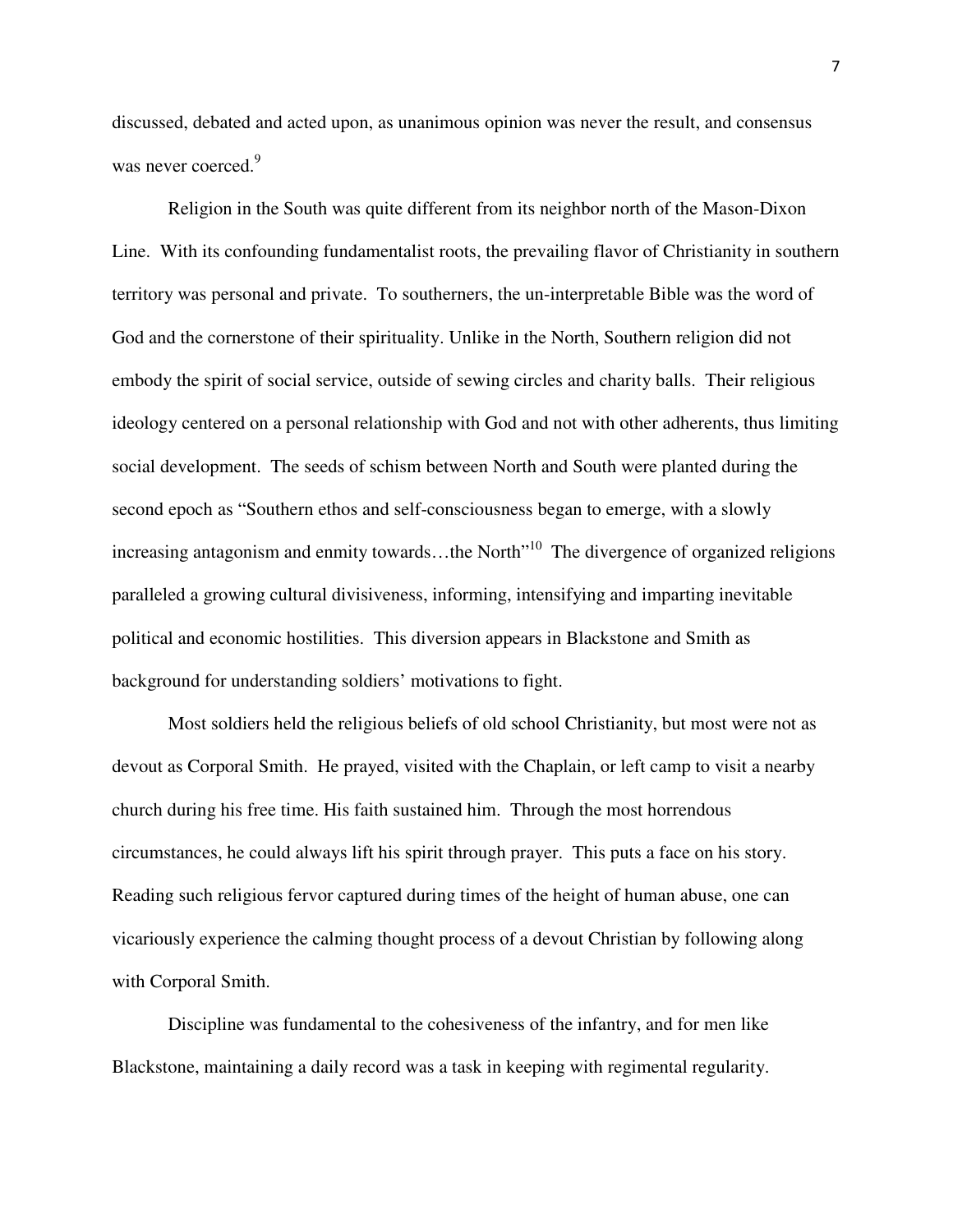However, volunteer regiments in the Civil War were notoriously derelict in terms of discipline. Cohorts of men from the same states, cities, and neighborhoods held stronger bonds than conscripted soldiers, and were less influenced by externally-imposed military rules. Subordination was a foreign concept to many, and ramifications for not following orders were rarely enforced. Yet the armies of blue and grey were able to recruit three million men to fight the "Brother's War."<sup>11</sup> What motivated so many to volunteer for possible death? According to Abraham Lincoln, there were several motives: "patriotism, political bias, ambition, personal courage, love of adventure, want of employment."<sup>12</sup> While there were plenty of motivational factors influencing men to fight, one prime motive was the war's almost ad hominem attacks in the press. For example, in an article published in Harper's Weekly, on April 13, 1861, the day after the war officially began, a journalist commented on Governor Pickens's decision to secede:

We will not stop to question the merit of the "advance" which South Carolina is here said to have made. But we must say, in justice to the ancients, that Governor Pickens is stealing their laurels. If it be a credit to establish sep-arate governments… the glory is due to the men who lived a thousand years ago or thereabouts. Governor Pickens and his State are borrow-ing the scanty honors of the barons of the Middle Ages. For they it was who invented the system of small nationalities, and an end-less series of secessions.<sup>13</sup>

By belittling Governor Pickens, the article criticizes South Carolinians as well. Written in response to the Governor's statement that South Carolina "made an advance in the science of government...to withdraw from any confederacy,"<sup>14</sup> the article in the popular northern publication argues that his claim to be original is untrue. Secession and warring between small states is the history of all civilizations, and it is a natural political tendency of minorities to rebel against their majorities.

By 1861, the country was in the midst of a messy divorce. According to Mary Chesnut, wife of a prominent Confederate lawyer and politician, "We are separated because of incompatibility of temper…We are divorced, North and South, because we hated each other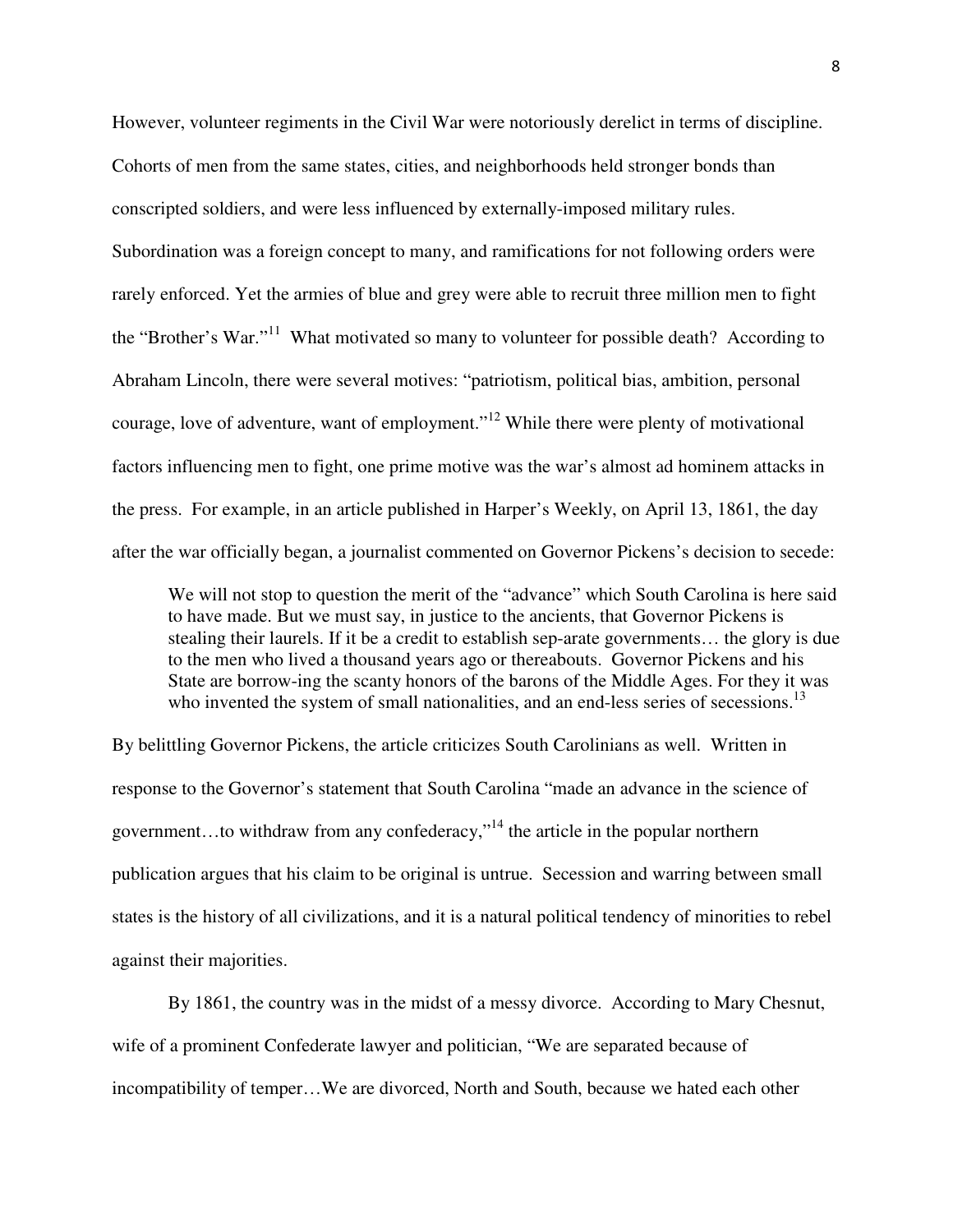so."<sup>15</sup> They called each other names, had affairs with foreign countries for supplemental aid and hired the best war strategists to scheme the other's defeat. Those caught in the custody battle were the soldiers who courageously charged into the breach.

Although the word "diary" has connotations of privacy, many diarists intended their stories for a broader audience. Smith, unlike Blackstone, wrote with such precision and care because he hoped to share his remembrances with friends, family, and future generations. Along with sketches of panoramic scenery, battle fortifications and prayer circles, Smith mentions several times his hope for future remembrance. In comparison, Blackstone for the most part is vague, nonchalant and curt. With no intention of publishing, his thoughts and observances were singularly and intensely personal to him. There was no literary exertion on his part, he did not bear the burden of Smith in terms of polishing prose and he was not concerned with stately word play. Yet sometimes, less is more. Entries like "All quiet"<sup>16</sup> from Blackstone's account carry more significance than many of Smith's bombastic soliloquies. Given the context, such silence between the notes lends an eerie frankness to the imagination, bewildering the reader with possible scenarios. As Blackstone gave no explanation of the day's events, Smith's entry on the corresponding day shows that the Union had lost many lives in a battle at Fredricksburg. The war-weariness it expresses, in comparative context to his daily recordings, renders Blackstone with a contemplative and very human quality, making his experience come alive right off the page. Such brevity would not evoke the same effect if explained objectively by a secondary source document taken out of context.

Not every diarist was an outstanding chronicler of war. There is an abundance of information pertaining to what soldiers did and what daily life was like, but what stands out as significant are the vivid reflections and well-articulated opinions of why they fought. Such in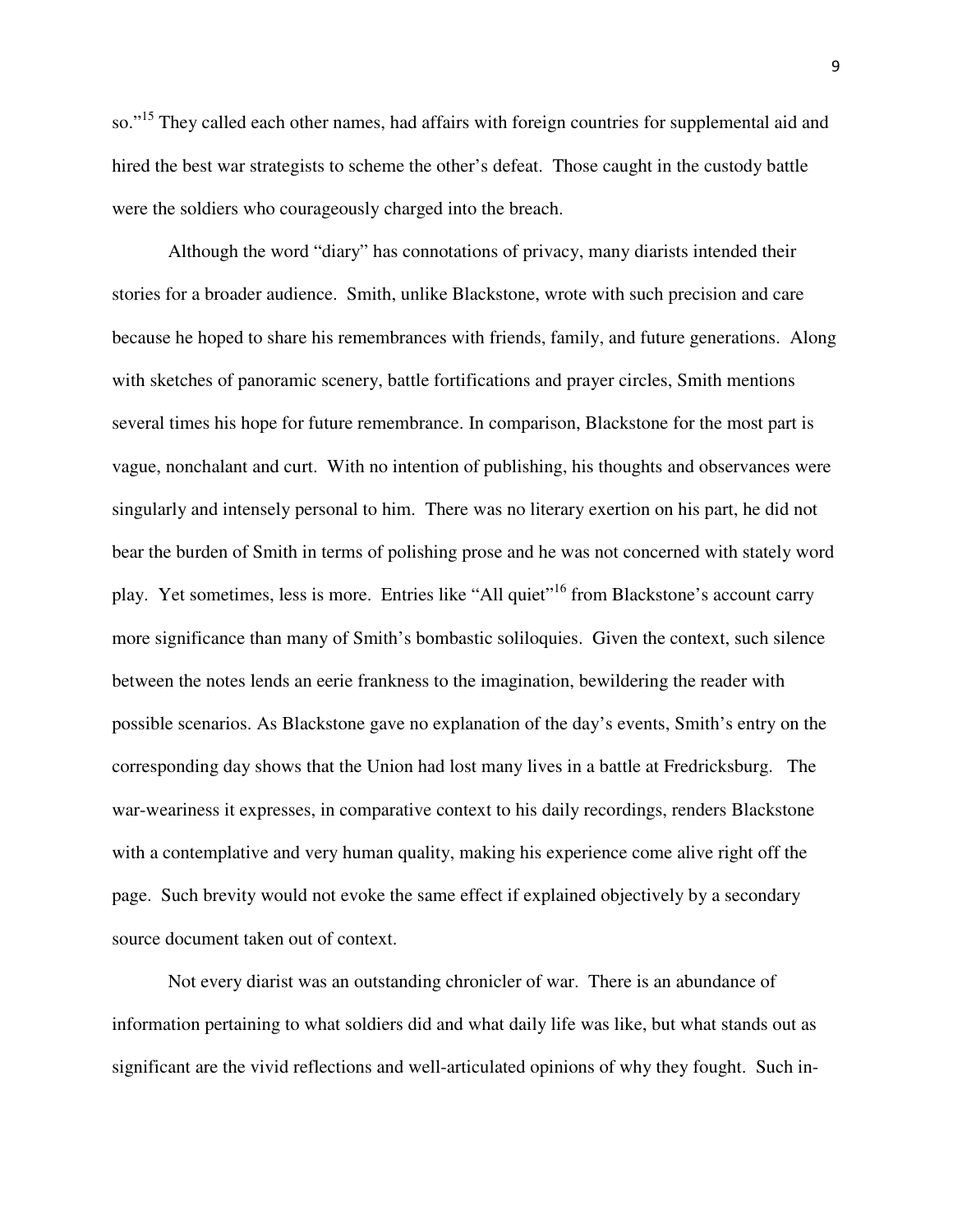depth honesty is rare, and elaborated in Smith's twenty-one diaries is his state of mind, his idea of the Union as a collective entity, his theology of God, and ideology of war. On the very first page he announces, "…the duty to serve his country in a time of need" as his reason for enlistment. Such stridency helps historians with the top facet of a many-sided conundrum of discovering the cause for enlistment and sustained fighting. Personal motivations are best extracted from the primary source.

In one day of battle, the Civil War made men from boys. Soldiers were trained, so to speak, how to die. Profuse and proximal death quickly numbed the senses of those brought close to it, and Civil War combatants quickly grew indifferent to suffering. With the acoustical blows of musket fire, the compassion was knocked right out of many young men as their comrades had life and limb ripped from them just an arm's distance away. According to Civil War veteran John W. De Forest, "Self-preservation is the first law of nature…The man who does not dread to die or to be mutilated is a lunatic. The man who, dreading these things still faces them for the sake of duty and honor is a hero."<sup>17</sup> One could contemplate forever what galvanized those young men to walk into the line of fire. Outliers, deserters, and drunks excluded, Civil War soldiers often denied the natural impulse of self-preservation in order to serve a higher good, whether it was God's will, personal honor or professional duty.

The list of motivational factors is a long one, each deserving of thought, yet in McPherson's *For Cause and Comrades,* he posits the words of Joshua Lawrence Chamberlain, that an officer becomes so "absorbed by the sense of responsibility for his men, for his cause, or for the fight that the…instinct to seek safety is overcome by the instinct of honor."<sup>18</sup> According to a framework borrowed from John A. Lynn, a historian of the French Revolution, McPherson cites the three categories for army's impetus: *initial* motivation to enlist; a *sustaining* motivation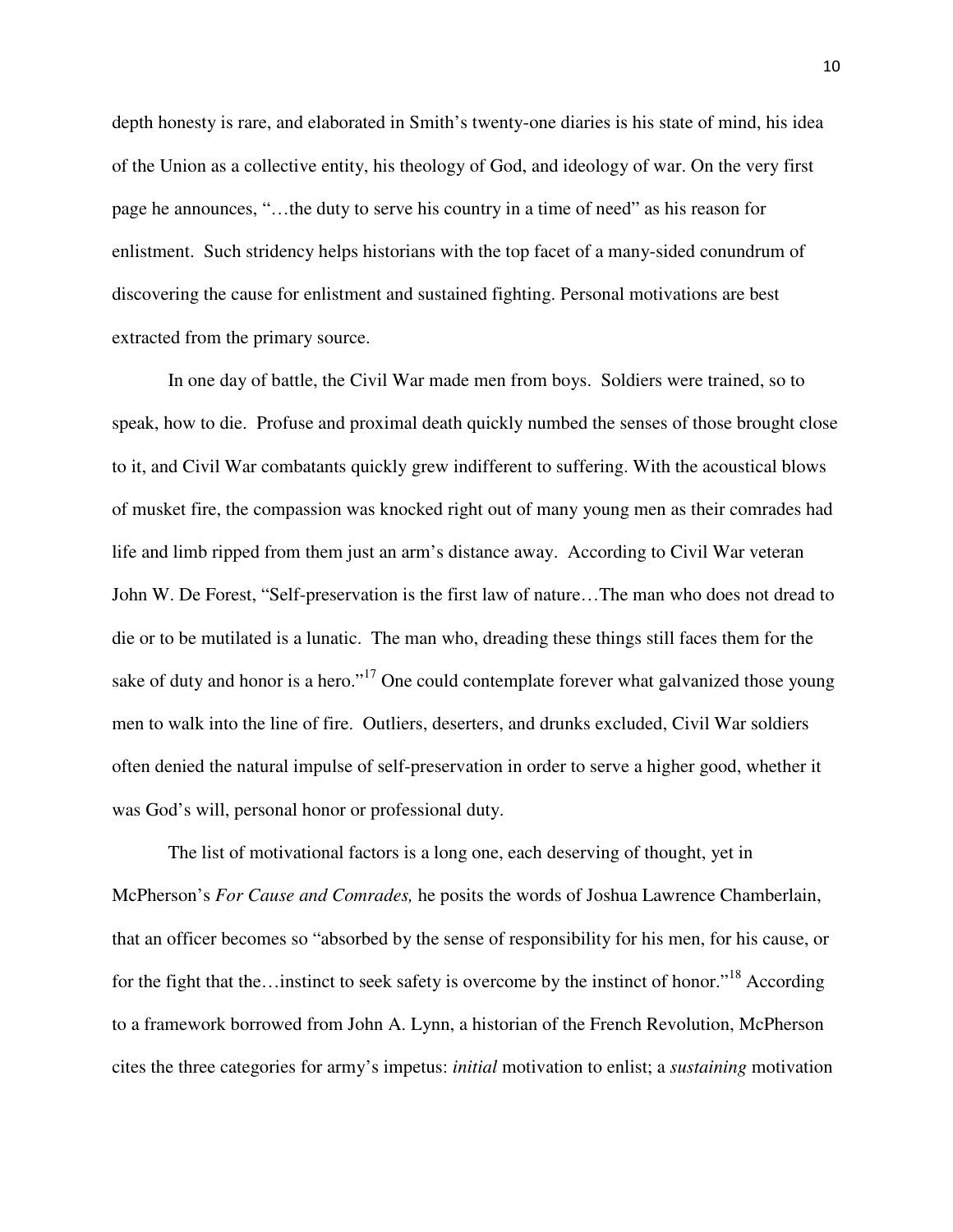to keep soldiers enlisted, and *combat* motivation, to keep them fighting in battle.<sup>19</sup> The diaries of Blackstone and Smith provide personal motivations from all three categories, more predominantly patriotism and duty. Whatever the motivation, Northerners and Southerners fervently believed in their collective mission, the South to champion states rights and the North to unite a nation in peril.

Until all but the end of it, Union and Confederate citizens embodied an unshakeable faith in the support of their homelands. The individual human beings who comprised the armies of opposing sides aligned their personal convictions with those of mass ideology, heightening their hatred for one another. They internalized the issues of slavery, sectionalism, and states' rights, pursuing a cause they deemed worth dying for. Divided by conflicting self-images, the two subnations of America inflamed their distaste for the enemy through ideological dissolutions, then physical ones. Jimerson highlights this argument about sectional divisions:

The war thus began amid sectional misunderstandings and prejudices. Northerners and southerners did not really know or understand each other, and the stereotypes with which each regarded the other served as counterimages (sic) in defining their own sectional identities.<sup>20</sup>

Here, Jimerson illustrates the naïveté of both sides. Neither Union nor Confederate made attempts to get along. Prejudices were propagandized and stoked like bonfires. The two sides determined their identities by saying they were the complete opposite of their enemies, each finding comfort in antagonizing the other.

Counterbalancing the grand opinions of politicians and major historical players who claimed to voice the beliefs of broad constituencies, the diaries of Blackstone and Smith represent the common soldier's story. At the time of enlistment in 1861, Blackstone was twenty years old. Smith was twenty-six. Having served in the same infantry, their personalities and writing styles could not have been more different from one another. Smith's poetic flow evokes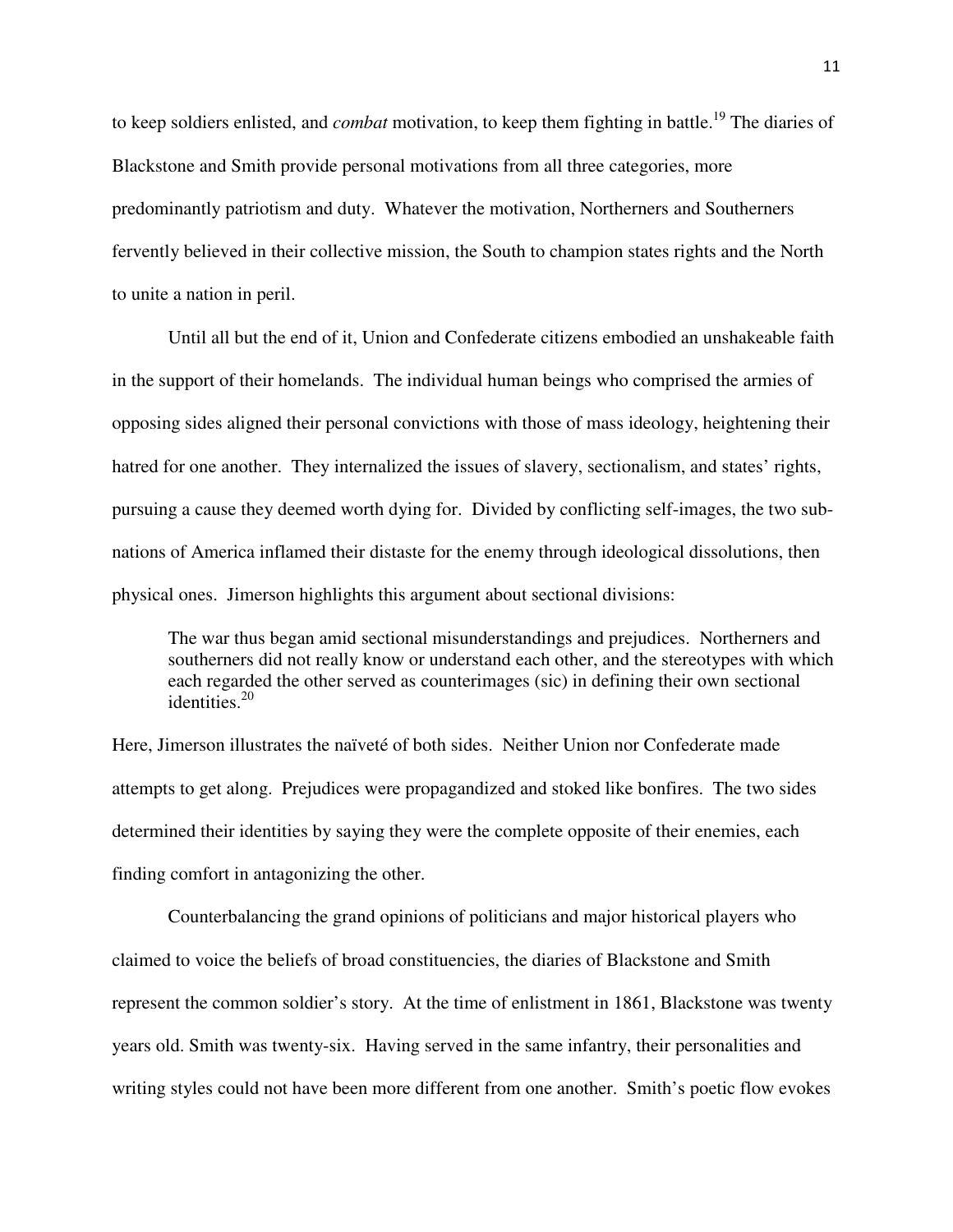heartfelt emotion. Blackstone doles out the days. The disparities in style, the reasons they recorded their experiences, and the influence their diaries had on each man explain a great deal about soldiers' experiences during wartime. Separate but interrelated; the following analyses of each diary illustrate the diarist's individuality while providing a cohesive interpretation of a soldier's experience from 1861 to 1865.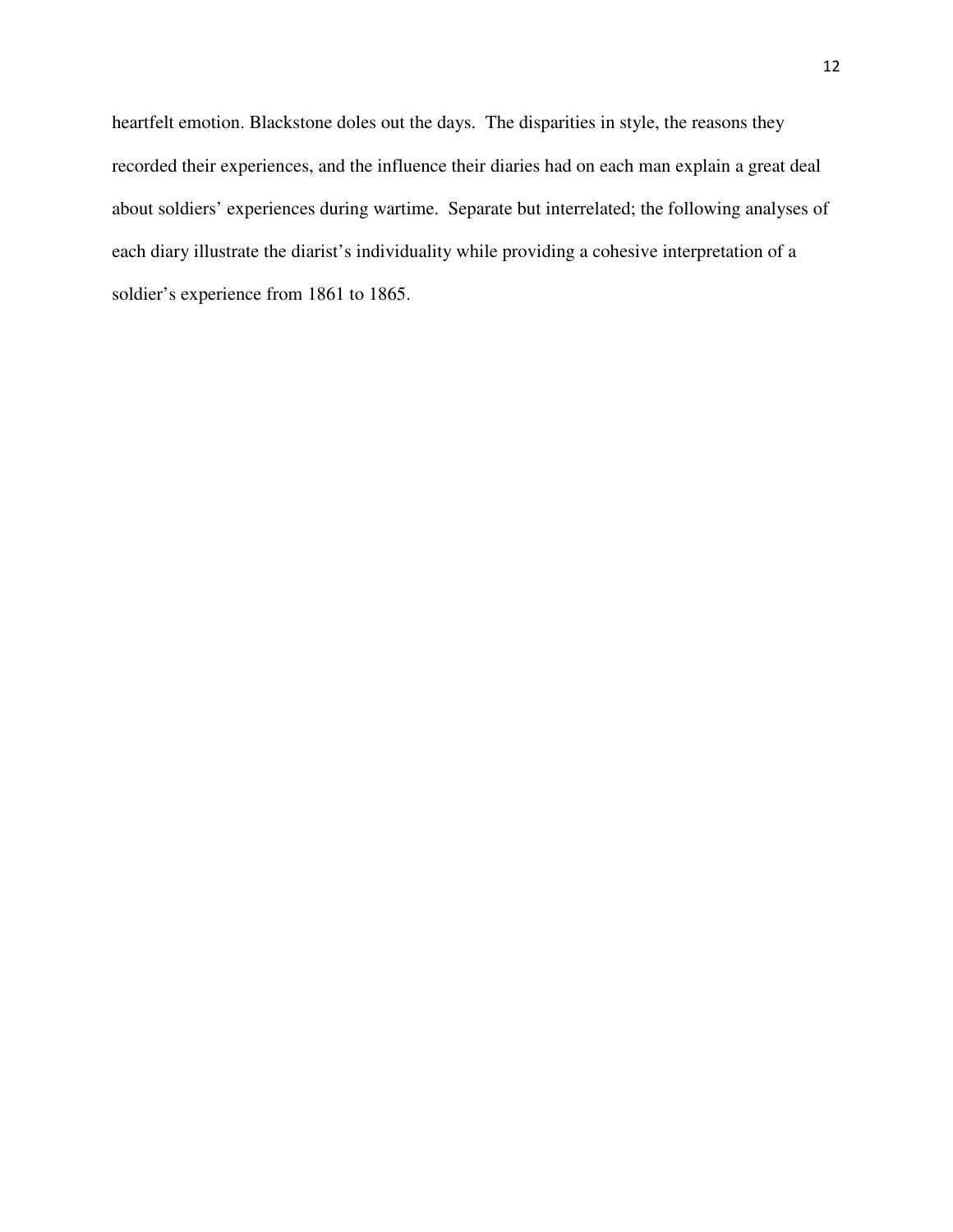#### **CHAPTER I**

# **Richard Blackstone Keeps Track:**

# *A Pocket-Sized Daily Remembrance*

In the fall of 1861, at the age of twenty, Richard Blackstone marched into war as a Private in the  $32<sup>nd</sup>$  Ohio Volunteer Infantry. Mustered out as Captain and having survived the war's entirety, Blackstone left behind a personal record of events in a diary dated January though December of 1863, although he used the diary to account for some occurrences as early as 1861 and as late as August 1864. Blackstone's in situ account gives context to themes of discipline and order, as his list-like, colorless entries illustrate the heavy weight of war, and the compelling intent that guided people like him to pen their experiences. Blackstone's sparse renderings show that for some soldiers, a diary was simply a tool to keep track of life's little exigencies.

As backdrop to Blackstone's story, much of which is documented in 1863, the American Civil War was in the middle of its four-year death grip. Blackstone and the rest of his infantry were called to duty on January 29, 1863 as General Grant was placed in command of the Army of the West, with orders to capture Vicksburg. Amidst this campaign, on April 27, 1863 he wrote: "Heavy firing in the direction of the river...orders to march at six o'clock."<sup>21</sup> It was not until July  $4<sup>th</sup>$ , after a six week siege, that the Confederates surrendered their last stronghold on the Mississippi River. The capture of Vicksburg was a triumph for the Union and was among many of Blackstone's campaigns. A political victory for the Union, the Emancipation Proclamation issued by Abraham Lincoln had come into effect for the second time, passé partout, on January  $1<sup>st</sup>$ , 1863, the same date printed on the first page of Blackstone's diary.<sup>22</sup> A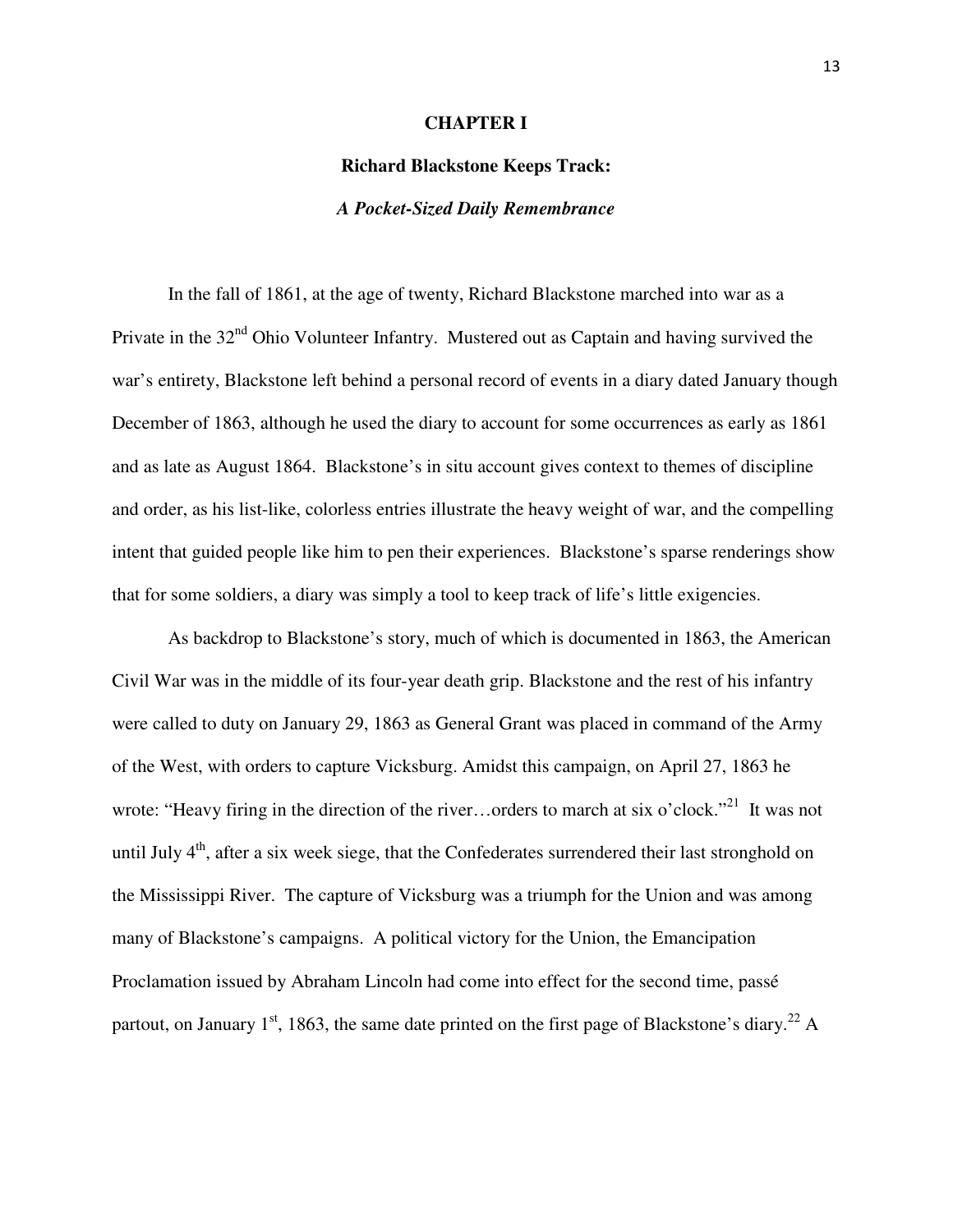chessboard threat-line, the well-timed ordinance announced the fiat freedom of three million slaves. $^{23}$ 

To confirm Blackstone's account, Whitelaw Reid's book *Ohio in the War: Her Statesmen, Her Generals and Soldiers* provides background information on the 32<sup>nd</sup> Ohio Infantry of which he was a part. Reid writes in Volume II of the two part collection:

The thirty-second entered the field September 15, 1861, nine hundred and fifty strong, and during the war received more than sixteen hundred recruits. Only five hundred remained at its muster out. It is believed that the regiment lost and recruited more men than any other from Ohio. $24$ 

Reid depicts Blackstone's infantry as one of the first volunteer organizations from the state on the basis of three years service, noting its rendezvous locations at Camp Bartley near Mansfield, Ohio and the unit's later transfer to Camp Dennison near Cincinnati. In addition, he even describes the infantry's reputation as less than disciplined: "The  $32<sup>nd</sup>$  had been hurried to the field without discipline of any kind – in fact it was hardly organized."<sup>25</sup> Reid's *Ohio in the War* backs up Blackstone's diary by providing documented evidence putting the unit into place, and Blackstone's account into context.

Enlisted on July 20, 1861 and mustered out on June 6, 1865, Blackstone's experiences from volunteer Private to Captain are captured and remanded on three hundred and sixty five pages of his diary. Throughout his years, Blackstone participated in pivotal battles at Harper's Ferry, Va., Port Gibson, Miss., the siege of Vicksburg, among many others. These engagements were some of the most pivotal in the War's history, and yet he left little description behind. There is no drama in his diary, there are no poetics in his rhetoric. He leaves us with a firsthand, matter-of-fact account of the war. Ever the soldier, his prose is literal, spare and frank when describing his days in battle. Blackstone lived well beyond the War, to the age of 82, passing away in 1925 in South Dakota where he had worked as an engineer.<sup>26</sup>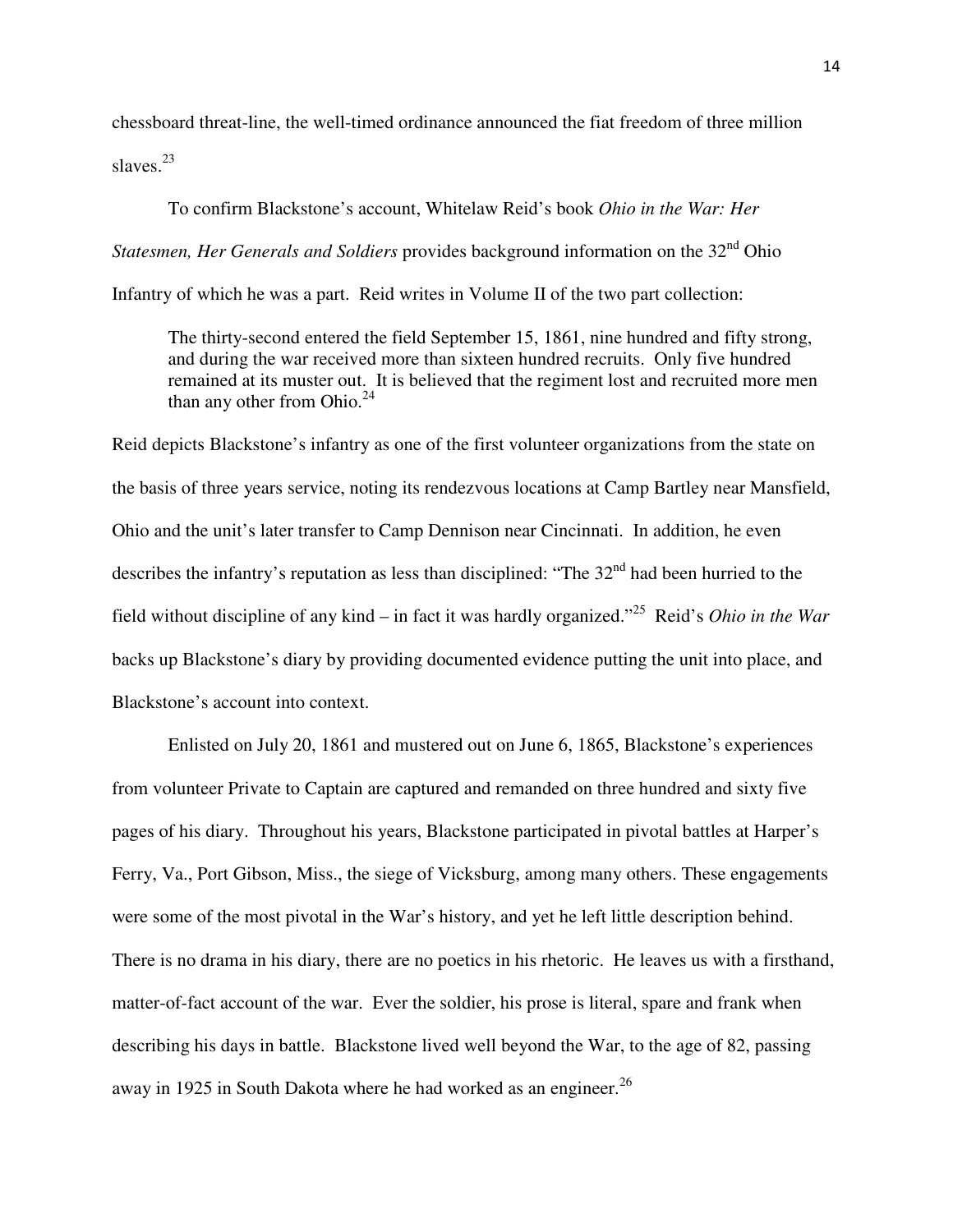Much space is given to calculations of money spent on postage stamps, socks, suspenders and life's little necessities. His daily entries included weather conditions, recording of letters from home and the dates of his response, and nonchalant notes on encounters with the enemy while marching into battle. For example, on February 26, 1863 he dealt with rainy weather: "This morning I got a raft out of the lake and made us a bed and floor in our tent to keep us out of the mud."<sup>27</sup> As Captain Blackstone wrote of his daily activities, he explained on a micro level what camp life and war life were really like for Civil War soldiers.

The discipline required of a soldier in the nineteenth century is evidenced in Blackstone's recording of the pitching of tents, tending to one's gear, eating rough, weathering poor conditions, and the falling of comrades in battle – all recorded factually, with little or no emotion. For example, on Sunday, January 25th 1863 he wrote:

Chris (sic) fell overboard early this morning and was drowned. Left the boat about noon. Went into town a mile south of the city. Before we got our tents up it began to rain. A hard night in the mud. $^{28}$ 

Blackstone was not given to maudlin reverie or flowery prose. He had a leather bound diary with 365 pages for every day of the year, a pencil, a quill, some ink, and stationary upon which he made entries when his diary was left back at camp and later transcribed onto the corresponding days. As the once-blank diary was not printed until 1863, and judging from entries labeled in the years 1861-2, and 1864-5, it appears he kept track of some events on single pieces of paper and transcribed them at a later date. Like other diarists, Blackstone intended to use the diary as memoire de guerre, although when time or circumstance did not allow for reflective note-taking, he did not make it a priority. The words "A Daily Pocket Remembrance For 1863<sup>", 29</sup>, printed on the inside cover, show the literal significance that the diary represented to him: a way to remember the days.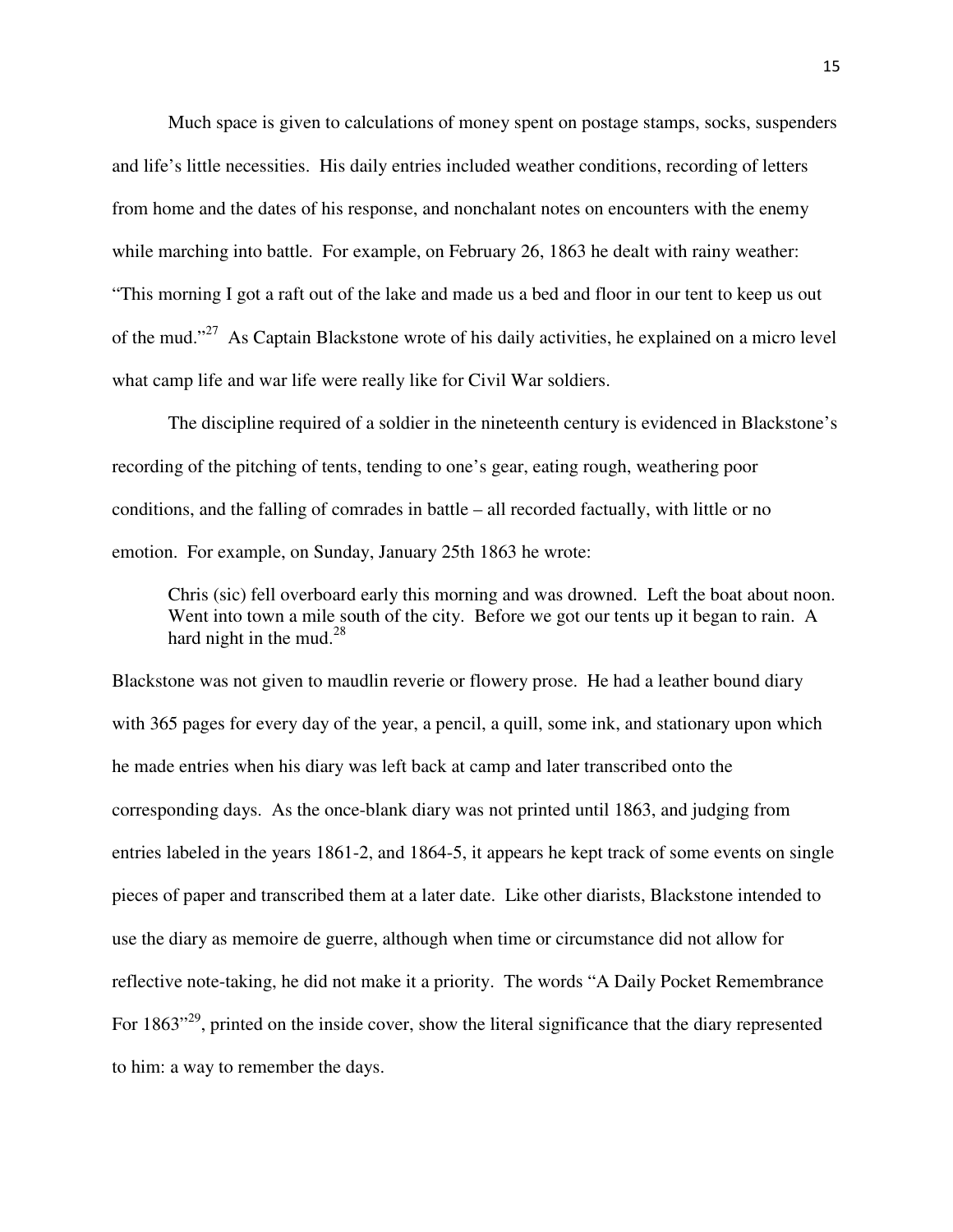The diary is about eight by five inches. Bound by tattered black leather, the tea colored pages show their years in faded ink and crumbling corners. Overall, the entries were written in short, declarative sentences, many of which contain just a noun, a verb, and a noun. Occasionally he graced some sentences with an adjective, and his descriptive departures shine like baubles in a box of pennies. For example, a typical entry reads, "Drew 2 days rations yesterday...Bought suspenders  $60 \text{ cts}^{30}$  By contrast, on Tuesday, May 12 he wrote of his experience in battle:

 $44<sup>th</sup>$  Brigade moved at 5 o'clock AM when we got within three miles of Raymond we heard the artillery in front and knew that we would have a fight.  $32<sup>nd</sup>$  Ohio was on the extreme right of the line. We advance covered by a line of skirmishes. The (sic) drove the enemy from the hill but they rallied and drove the (sic) back.<sup>31</sup>

Here, an animated Blackstone was more detailed in his description of events. He notes the early time of day, the location, the sound, the battle position of his infantry, the anticipation of engaging the enemy, and the stand-and-fire act of fighting. This entry showcases a documented human sensory experience of war. He saw, he heard, he fought. At the time of composition, his intent was clearly to record an encounter with war, and by noting specifics like the time of day, he was no doubt able to revisit the past at a later time.

 Although his entries are backed by historical fact, there are a few disparities in his disorganization of cataloging entries from a later date, as he transcribed accounts made in 1861. Prior to the entry on May 27, 1863, all significant skirmishes and camp relocations correspond to documented fact in *Ohio in the War.* For reasons unbeknownst to anyone but him, Blackstone had crossed out the majority of following dates and replaced them with ones from 1862 and 1864. By contrast, the entries with fixed dates read more smoothly and are written with better penmanship. Evidence of care suggests that those entries with altered dates were transcribed at a later time, from battlefield scraps.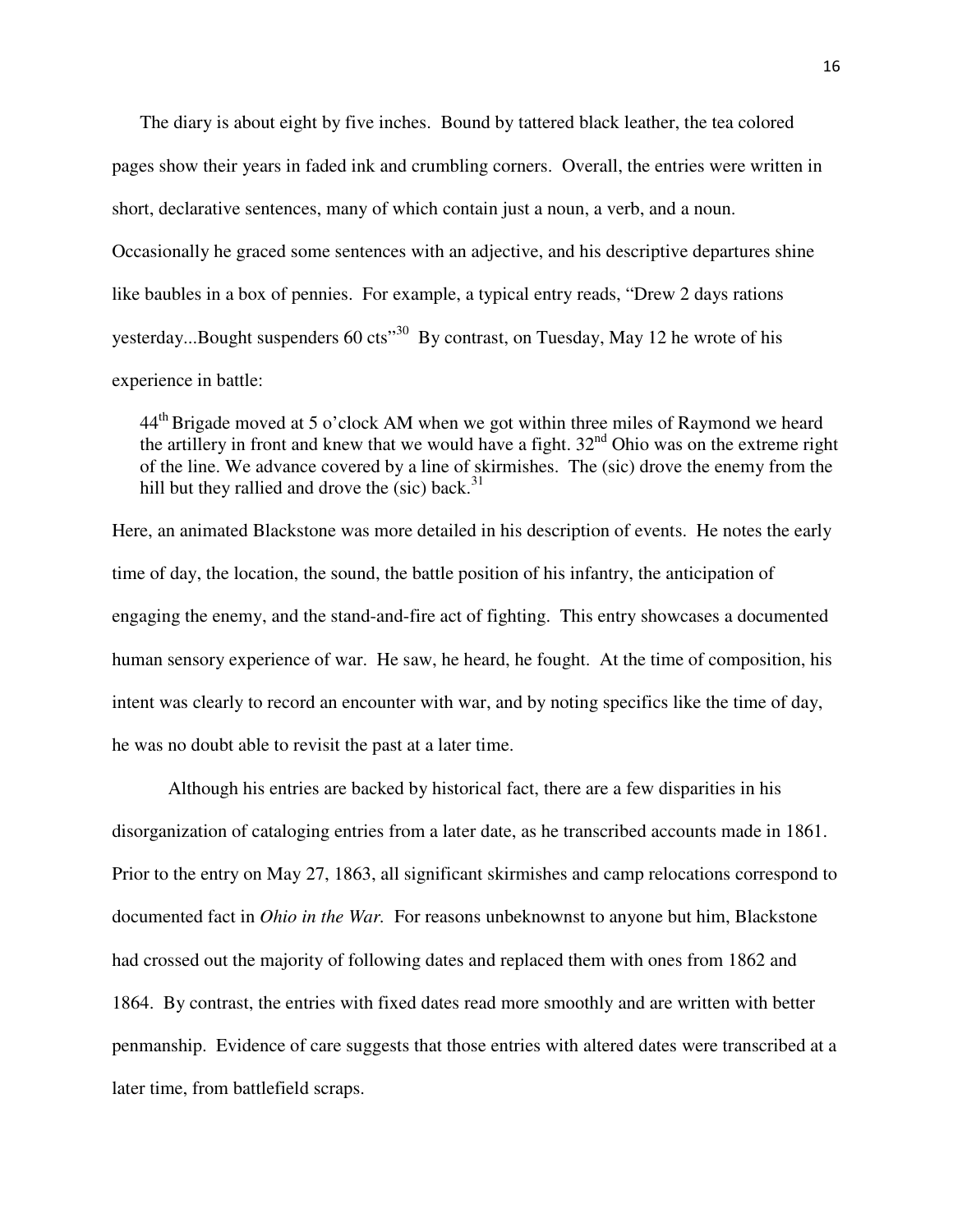With altered dates in no specific order, and pages cryptically numbered, Blackstone's diary is highly unorganized. On sequence 173 with the altered date of July, 1864, he began to number the top corners of every page, ending in "89" on the top left corner of September 17, 1863 and resuming the numbering on October 2, 1863 entry of which he changed to October, 1864. The number "89" is repeated, most likely an error as the numbering resumes fifteen pages later. As the last tallied page is numbered "91" and it is in uniform style with the rest of the apparently transcribed entries, it is discernable that Blackstone's numbering was a way for him to remember which days had been transplanted to the actual diary. The pages within the enumerated gap are filled with mathematical tables, bearing the titles of "Geometry", "Algebra" and "Examination," the dates of which read 1866, a year after the war ended. The tables are geometrically straight, undoubtedly drawn with a ruler or straight edge, and the penmanship is much neater than the time of original recording. With the noted year of 1866, these entries were made while Blackstone was working towards becoming an engineer. He continued to write in the diary after the war.

Blackstone's diary, with its mundane lists and blunt rhetoric, has glimpses of warmth, and overall, it illustrates the transient life of a young Union Civil War soldier. In the concluding pages he scribbled names of officers and listed the cities he traveled to with the distance in mileage them. For example, on sequence 365 he listed "Cairo", followed by "Columbus Ky" (sic) with the number "22" after it. The approximate mileage is twenty five miles. "New Madrid" is listed after "Columbus Ky" with the number "86" beside it, suggesting a distance of sixty four miles, which correlates with the actual distance of seventy miles. The numbers and corresponding cities are listed again on sequence 371, however the numbers are increased by one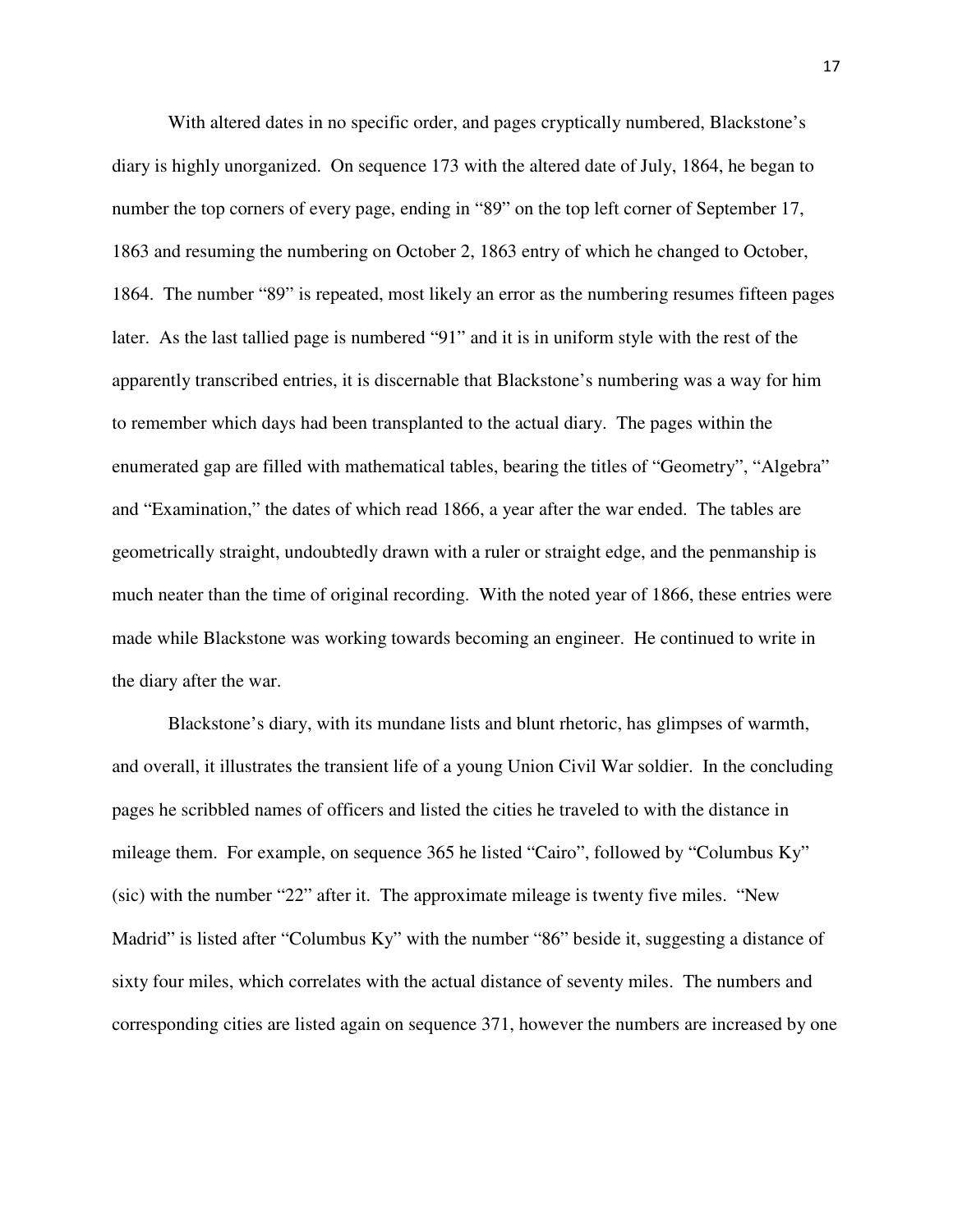thousand, reading "1022" instead of "22" and "1086" instead of "86," suggesting the accumulation of miles traveled overall.

The final pages are covered in mathematical equations, random numbers and lists of rations ranging from candle sticks to bacon. In Blackstone's austere accounts of battle in his diary, it comes through that discipline and order were the driving forces behind his determination to beat the enemy, without consideration of politics. Without passion, he wrote of encounters with the enemy, shooting words at the diary: "About 8 o'clock we heard the cannons firing and we were soon on our way to the scene of action. Drove the enemy Reb. General. Rebels retracted in the night."<sup>32</sup> Nowhere in his diary did Blackstone vent any sorrow for what he had seen or remorse for what he had done during the fighting. He stated his army's movements and advances, calculated the enemy's reaction, and then on the same page recounted trivial activities like going to the theater or the number of sweet potatoes he had just eaten. He wrote of reaching a plantation near Port Gibson:

Very warm about noon we came to a plantation where there was about a thousand bushels of sweet potatoes. We filled our sacks. Camped on a levee four miles from the River opposite to the mouth of the Black River. Rebel fortification in full view from our position.<sup>33</sup>

The changeable nature of war is ostensible here. Like a butterfly on a howitzer, at one point he is filling a sack with sweet potatoes and setting up camp, the next he is gearing up to engage in kill-or-be-killed combat. The flurried and unpredictable life of a soldier is counterbalanced with the rigor of discipline. While Generals and war strategists were called upon to make calculated decisions affecting life and death, it was the job requirement of a soldier to always be ready to obey orders, and being ready meant being disciplined. Blackstone exemplified discipline. He enforced his personal sense of order by maintaining records of miles marched from city to city on the last few pages of his diary, and meticulously keeping track of expenditures, loans, and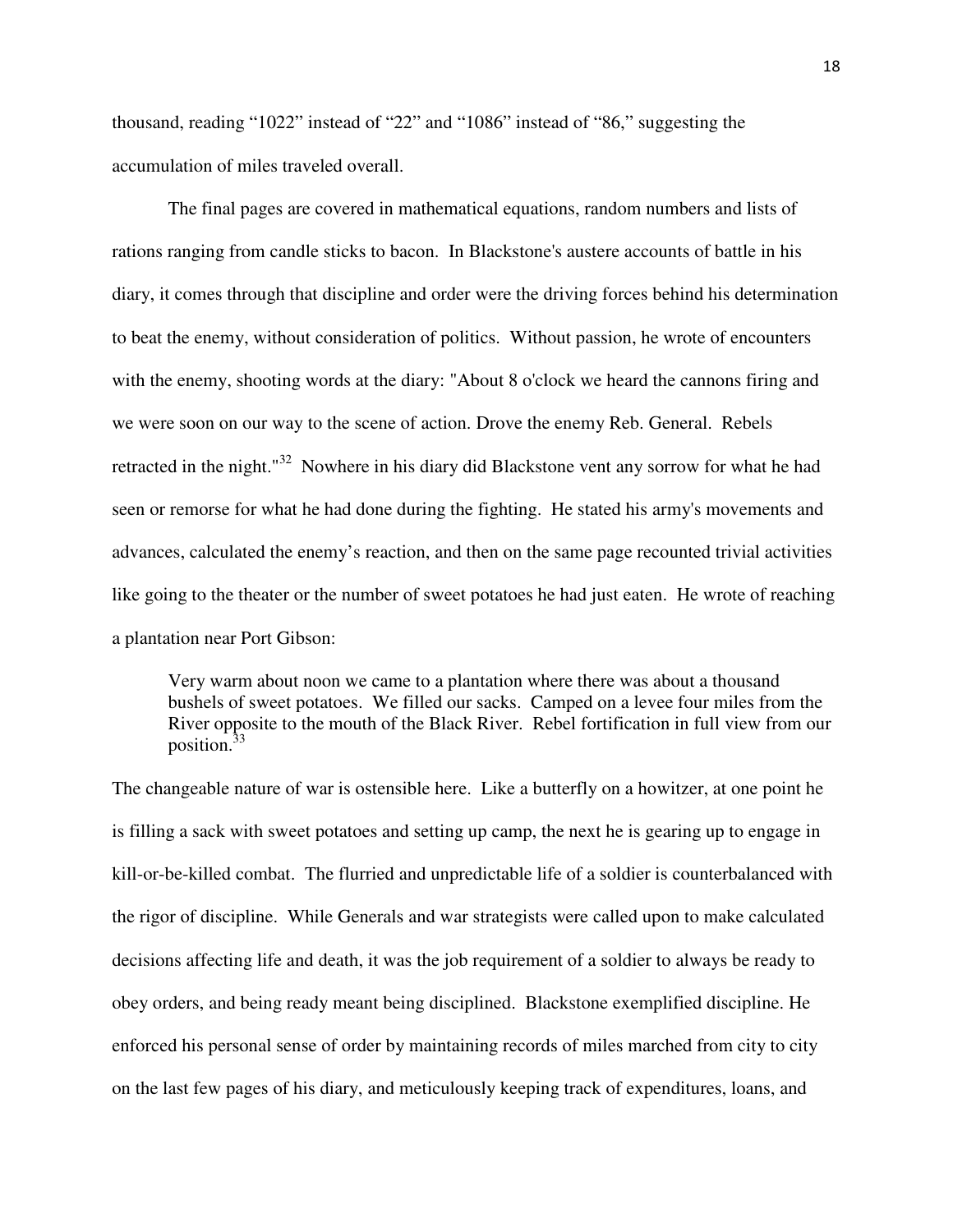rations: "Expended today 50 cts. Loaned Jack Soverns \$1.00. Drew 180 rations today."<sup>34</sup> A selfenforced, daily departure from the war, Blackstone's diary provided a bit of stability to look forward to in the late afternoons and evenings.

As Blackstone's daily regimen consistently manifests the thematic elements of discipline and order, his commentary on marching into battle is less than riveting: "On the march early. Did not go far until the rebel's rear guard threw a few shells toward us. We formed a line of battle and advanced but the rebs (sic) fled."<sup>35</sup> One can construe Blackstone's frank description of battle as an infestation of war in its host. His experience by then was jaded, and his guilelessness illustrates a mental stasis dizzied by war's carousel. Death was not a shock to him, nor even that interesting.

As death could come at any moment, soldiers like Blackstone learned to deal with such unpredictability. Although Blackstone never delved into the emotional aspects of pain, disease and death, he did write about the audible effects of gun fire: "Our division moved about 9 o'clock when we came near the scene of action. We heard the heaviest musketing (sic) firing I've ever heard which continued til about 3 o'clock."<sup>36</sup> He aridly included acts of war in his diary as just another day's work. This indifference provides an introspective view into the human condition of an American Civil War soldier. Blackstone was conditioned to fight. He saw death daily. His raw data and impassive demeanor serve as a lens through which some understanding of his day-to-day experiences and overall personality come through.

Based on Blackstone's lack of emotional expression and declarative writing style, it is inferred that his intent in diary keeping was not to make it available for public consumption. His diary was for personal use, to remember his days as a Union soldier, fighting to preserve a nation. With an absence of conscious self-exploration he demonstrated a practical use of diary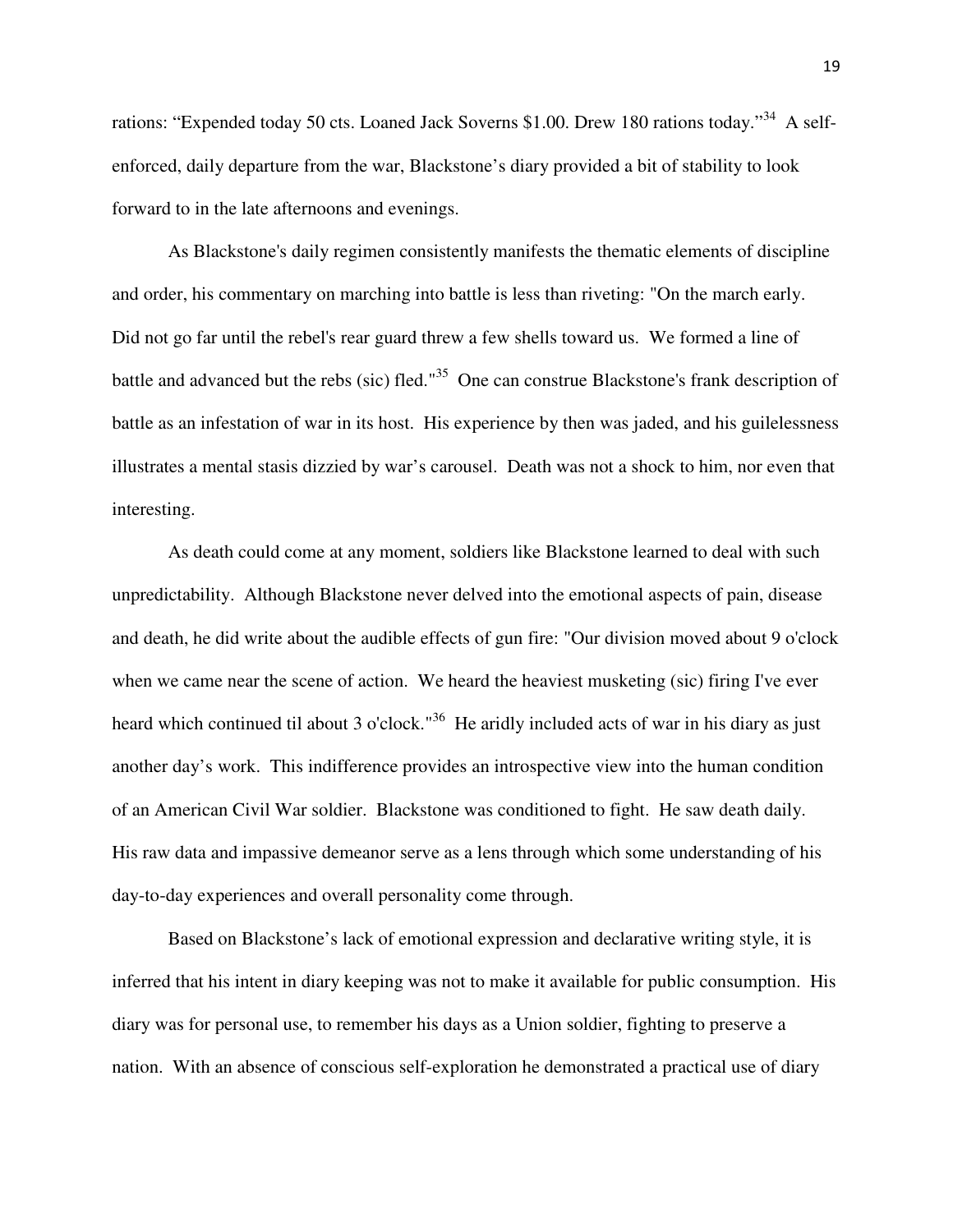keeping by recording random occurrences and information that only affected him. Blackstone's modus operandi was honest, pure and true. His diary puts into context the themes of order, opinions about war, and the process of diary keeping. By simply recording his march into battle, the money he spent on postage stamps, and his indulgence of sweet potatoes, he left a life to be experienced by others, many years hence.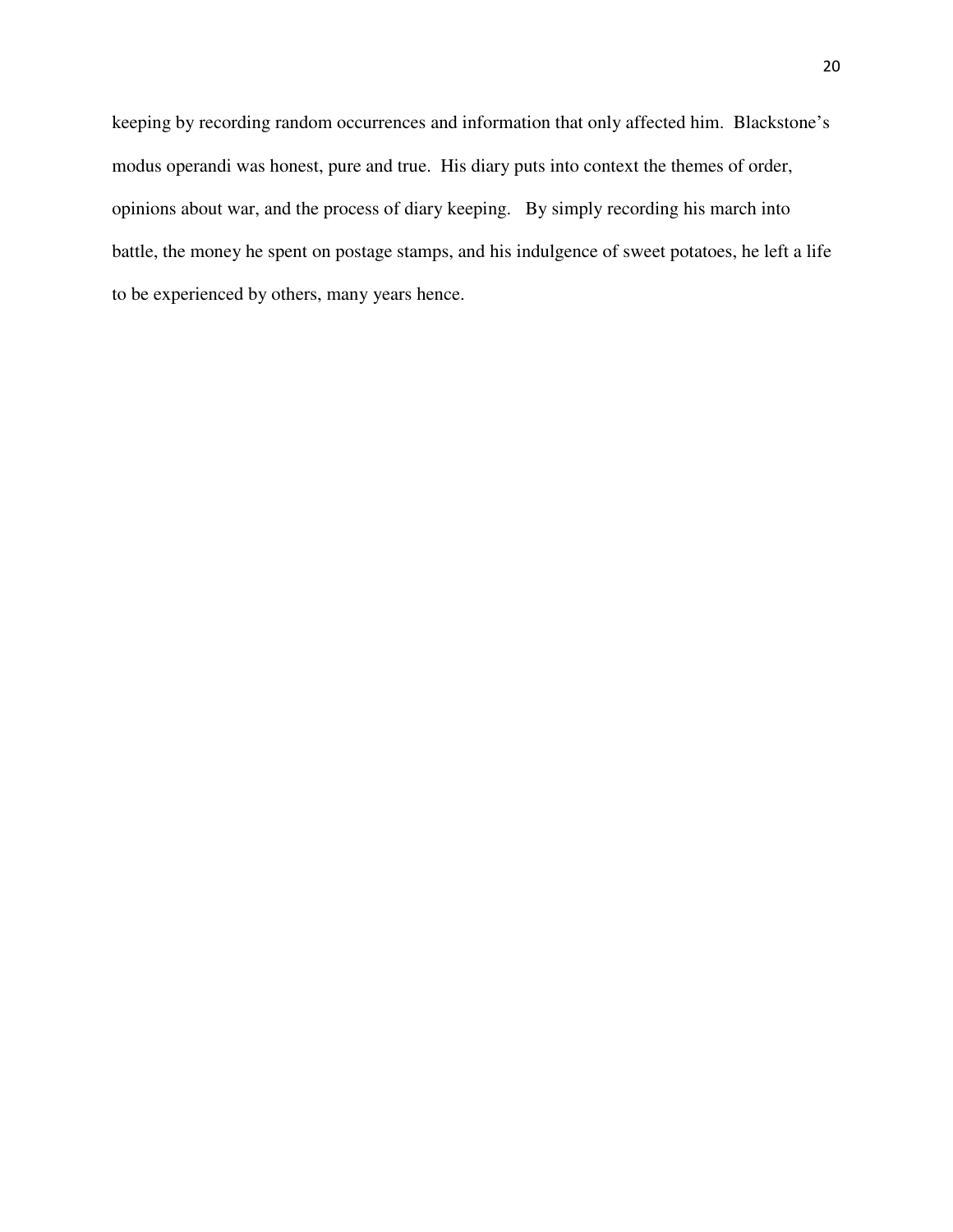# **CHAPTER II**

# **Charles E. Smith Rhymes and Reasons:**

# *Let History Tell of Their Glorious Deeds*

A farmer and part-time schoolteacher, Charles E. Smith took a brave step on September 9, 1861, enlisting in the  $32<sup>nd</sup>$  Ohio Volunteer Infantry. He served a total of six years, the first three of which he enlisted for, the next three of which his nation demanded of him. Corporal Smith created his own history by building an arsenal of twenty-one small pocket diaries, recording his life in service from 1861-1865; they are compiled in one volume titled *A View from the Ranks: the Civil War Diaries of Charles E. Smith,* acquired from the Delaware County Ohio Historical Society. Smith's daily entries, poems and drawings showcase a man who kept his head while others about him were losing theirs. An introspective journey of a man driven to serve his country in a time of need, this first-hand account shows how a Civil War soldier sustained his motivation to fight on a daily basis. This is evident in the diary's themes of religious ideology, patriotic duty, and diligence in attention to detail.He calculated weather patterns, meals he ate, noises he heard, panoramic views he saw and profound feelings he felt. His did not neglect a single one of the five senses.

Smith's prose is evocative of a nineteenth century pastor, as he related battlefield experiences to biblical passages, sought meaning in the comparison, and diligently recorded spoken prayers. Smith was a strong willed, passionate and romantic man. His faith in God sustained him through the hardships of wartime. In many ways, it is clear from his church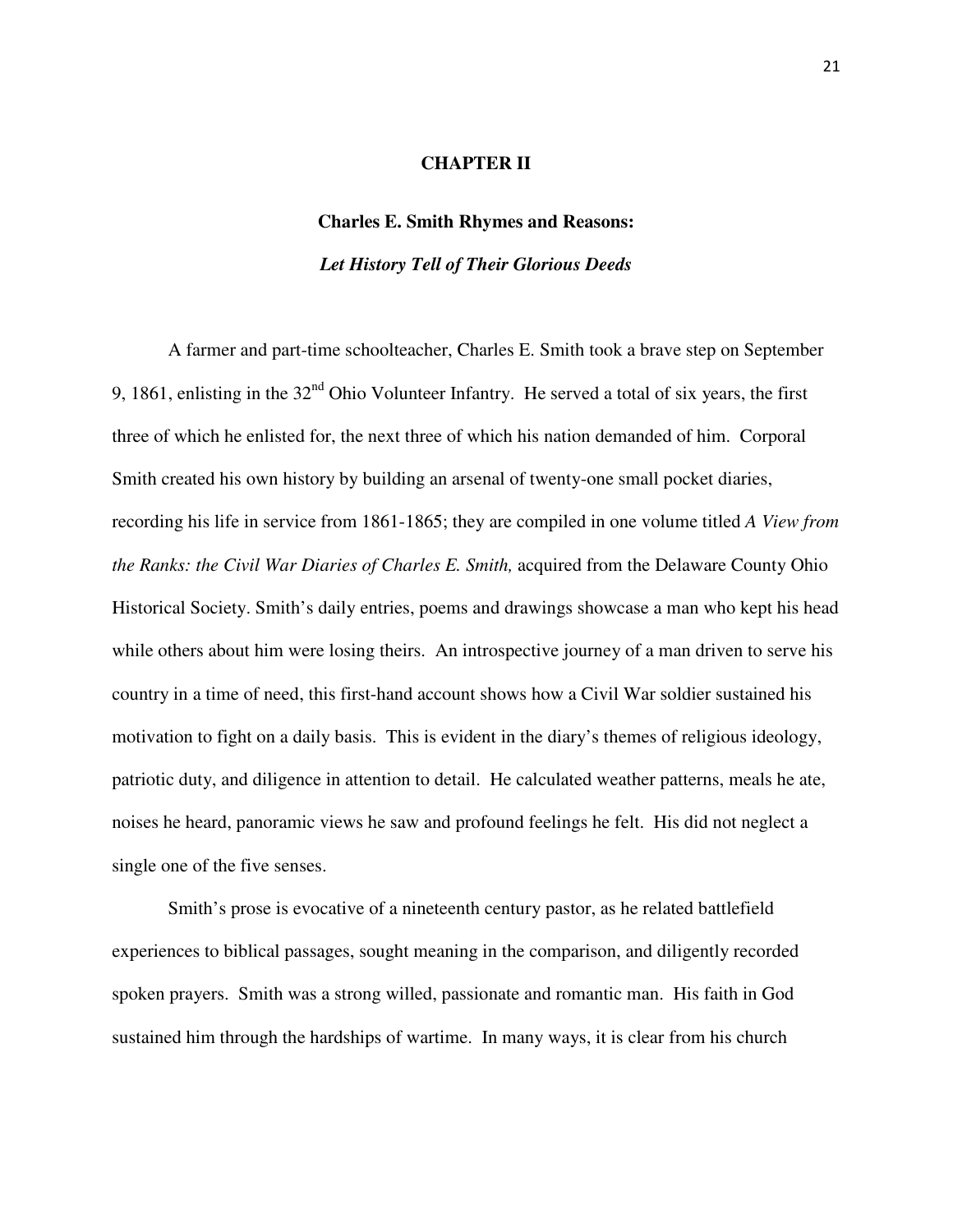rhetoric that theology was the one constant and unchangeable virtue he knew to be worth fighting for. He rhymed of his trust in God:

May those who have –fallen receive their reward And the blessings of Heaven from Jesus, our Lord. O save us, dear Father, if it be thy will; While fighting thy battles we'll trust in Thee still. $37$ 

Through such poetics, he temporarily alleviated the burden and blood of warfare onto a platform of an idea of an omnipotent power well beyond the horror of shot and shell.

 Religion was a strong motivational factor for Civil War soldiers. Thousands of soldiers in both the Union and Confederacy carried bibles, bringing comfort on the eve of battle. Like Smith, many associated God with their side and were determined to keep faith.<sup>38</sup> Those on the home front provided support through prayer as well. In an 1864 *Harper's Weekly* article, a poem read: "God bless you, soldier!—when our light of hope grew dim and courage waned, When freedom veiled her face from sight, Your valor dashed away the night..."<sup>39</sup> Poems like this were read by soldiers in camp, and increased morale to many, knowing their efforts were appreciated.

When worship meetings could not be held, Smith attended church services held in the cities he marched through in a war pilgrimage of sorts:

I got a pass and N. Haycook and I went to town to meeting. We went to the Protestant Episcopal Church. The text was "What is man, that thou art mindful of him or the Son of Man that Thou visitest him". The text was well handled… The boys went to town at night and came back about midnight, some of them pretty well zonked. $40$ 

The recording of the prayer's title allowed him to later remember the religious message conveyed on that day. The passage is from Hebrews 2:6-9, and it places Jesus, "a little lower than the angels...that he, by the grace of God, might taste death for everyone."<sup>41</sup> Through the lens of Smith's Christianity, when humanity is united with Jesus, who is the path to glory, they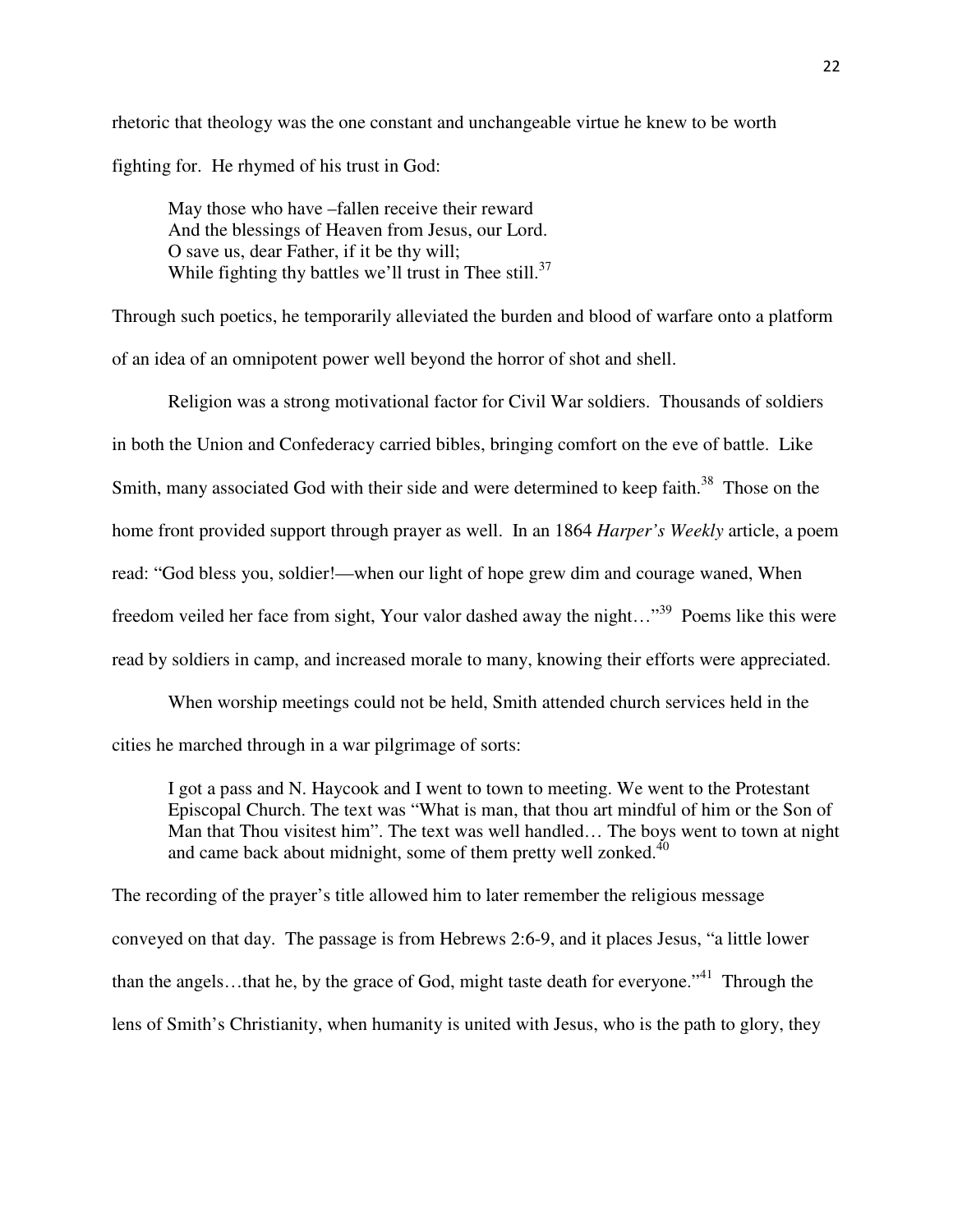too will be crowned with it. In wartime, a morale boosting passage like this emboldened men with a sense of purpose, to fight for God and country.

In addition to recording religious passages and daily occurrences, Smith's diary was also his vent. While younger soldiers drank whiskey and raised havoc, he prayed and composed his thoughts into a pocket diary. Smith's cadenced poetry reveals his desire for posterity. Through hardship and privation, Smith's innermost thoughts and feelings fought to see the good. One evening, after a hard day of skirmishing, he realized that his last blanket had been stolen. Below the entry, he wrote a tolerant and transcendent poem titled "The Christian Soldier":

 I love to steal away from camp And breath the pure fresh air And spend my time when unemployed In humble grateful prayer… The Christian soldier has a friend<sup>42</sup>

These lines reveal his calm, wise and productive train of thought. Instead of exploding with anger and paying back in violence, which was the true currency of the day, he wrote of "stealing" away from the war and the world itself into peace and prayer.

 Although his love of God was predominantly voiced through the polished thoughts of poetry, he chronicled much of his down time spent with the Chaplain. After a long, hot day of marching he described how the "boys" played along the way and that they "camped in a cornfield on the lakeshore...The Chaplain, Doctor and I slept in a barn."<sup>43</sup> To share sleeping quarters with two such distinguished persons, and not camp with men of his own rank, suggests that he had less of an interest to interact with his enlisted peers. The fact that he was a confidante to an ordained Chaplain shows he was a man of upstanding character. One such entry of times spent with the Chaplain illustrates a relationship galvanized by danger: "The Chaplain and I were lying in our tent reading papers at three p.m. and a Rebel bullet comes through our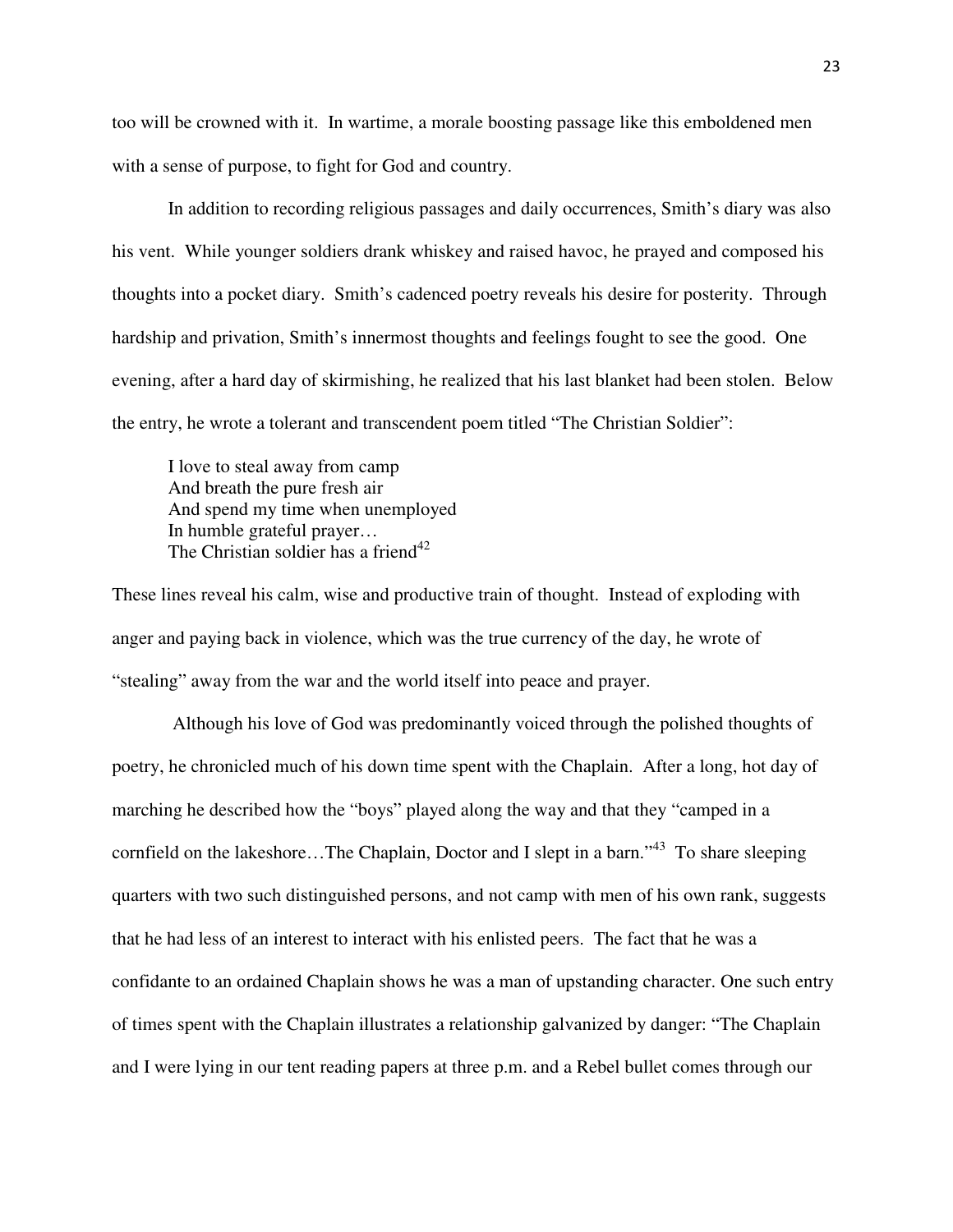tent and strikes the poles and falls down at our feet."<sup>44</sup> He dodged a bullet with a man of God. This, along with other entries that account for their shared living arrangements, proves that the two men indeed shared a special bond. They traded Christian newspapers with one another and ate breakfast together. As from his faith, this friendship provided Smith with a sense of stability.

 Although a righteous man, Smith did have his inner demons. Like many other soldiers, he indulged in tobacco. On November  $24<sup>th</sup>$ , 1863 he sternly resolved not to smoke until the "30<sup>th</sup>" day of December."<sup>45</sup> Having used the drug for fourteen years, he wrote that the use of it was:

…a dirty and filthy practice…the use of it…destroy (sic) the powers of reason and render (sic) a persons mind incapable of comprehending the deep things of the Scriptures…it is unbecoming a gentleman or a soldier to use it in any form, much less in the house or church. $46$ 

He felt guilty for having given in to temptation for so long and he listed the unattractive qualities of tobacco to remind him of how a Christian man should behave. He signed his name to the resolution, vowing to abstain from tobacco. This hiatus did not last long, however. Two days later, on the  $26<sup>th</sup>$ , he wrote of its enduring allure:

My appetite for tobacco was very strong, but I smoked very greedily all day…Came home about eleven o'clock and made a resolution not smoke any more tobacco. I went to bed but did not rest easy.<sup>47</sup>

His honesty in this struggle of addiction is timeless and humanizing, and his emotive details illustrate that he used the diary as a tool to vent repressed frustrations. His challenge of tobacco addiction is slightly hypocritical, as elsewhere in his account, Smith condemned other officers for smoking and drinking. On one occasion he described the "eggnog frolic" as the boys all danced around singing songs and getting dizzy on camp cocktails.

 While comforted and sustained by religion, patriotism was an equally strong motivator for Smith, and other men like him, to fight. He was driven by the fervent urge to keep his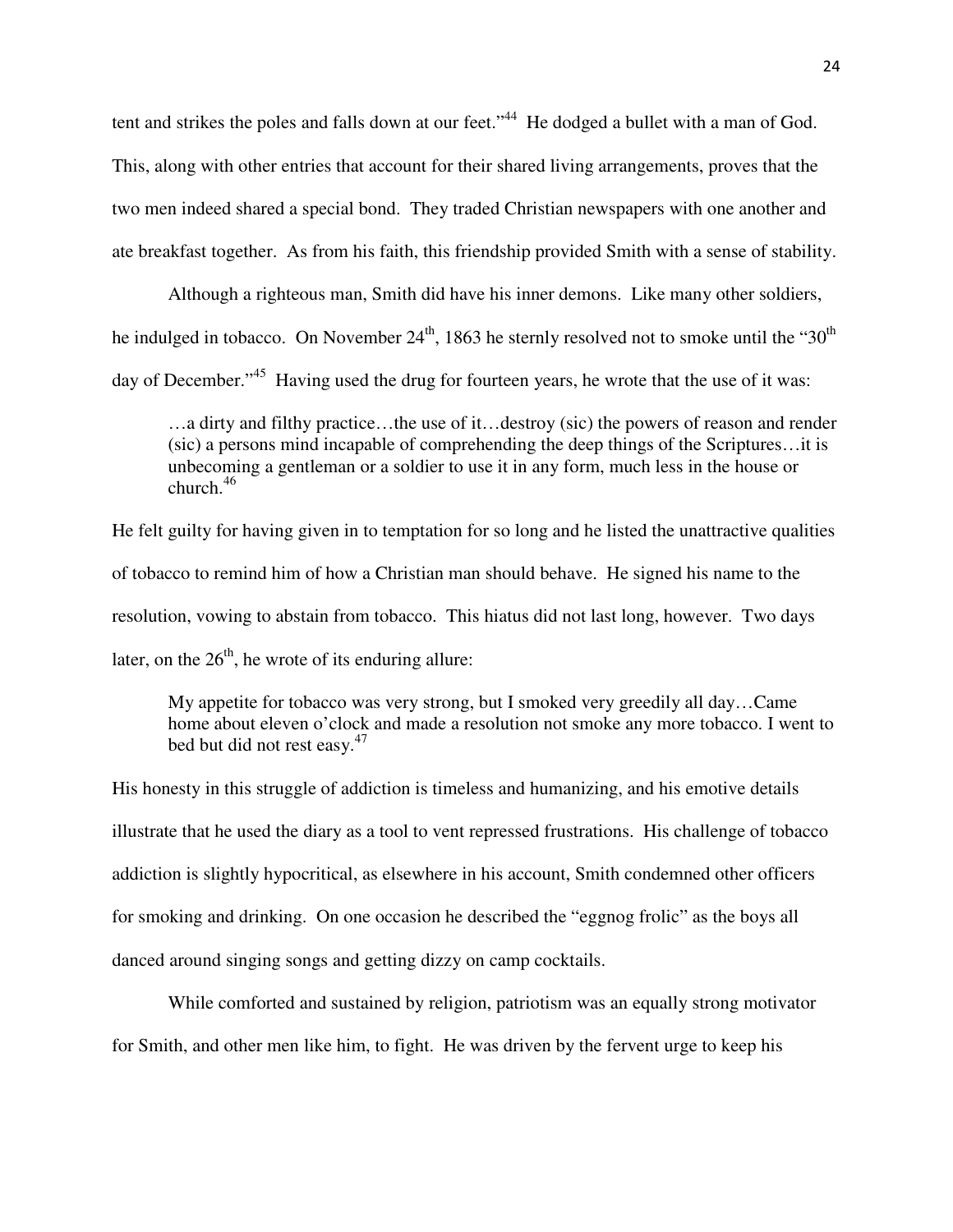fractious country intact in its time of peril, and he ominously stated on the first page in the first volume of his twenty-one diaries:

I knew that I should have to undergo many hardships and be deprived of many privileges. But when I saw our great government, founded as it was by our noble ancestors, and our beautiful country, our free institutions under which we have lived, prospered and enjoyed the blessing of freedom and of God. When I saw it about to be torn down and destroyed, I felt it my duty to enlist in the cause of my country.<sup>48</sup>

He knowingly sacrificed his wellbeing to sustain a fragile government, an ideal he felt worth fighting for.

For many Union soldiers, Smith included, the patriotic conviction to combat Southern anarchy drove their motivation to fight and keep on fighting.<sup>49</sup> Lincoln called secession "the essence of anarchy" in his inaugural address of 1861. To men like Smith, it defied the Constitution and accosted the principles that the Founding Fathers championed for. If the Union were to be ruined on account of Southern "anarchists", "the generation of 1861 would prove unworthy of the heritage of republican liberty."<sup>50</sup> Unionists aware of this very real possibility were motivated by a fear of letting their ancestors down. This sense of duty to the past emboldened Smith.

Attention to political dialogue shows that Smith wanted to keep abreast of all governmental activity. Throughout his entries he commented on political issues, both of federal and state matter, making many references to the Governor of Ohio and President Lincoln. In one entry, he forecasted the election of a new Governor, acknowledging the Ohio soldiers' votingblock power to boost John Brough's majority lead by thirty percent over Clement L. Vallandigham. Brough's victory in the fall of 1863 aided Ohio troops in many ways by "pledging his support to the union…bringing into effect a fair system of officer promotion…provided for inspection of field hospitals and better medical care."<sup>51</sup> Emerging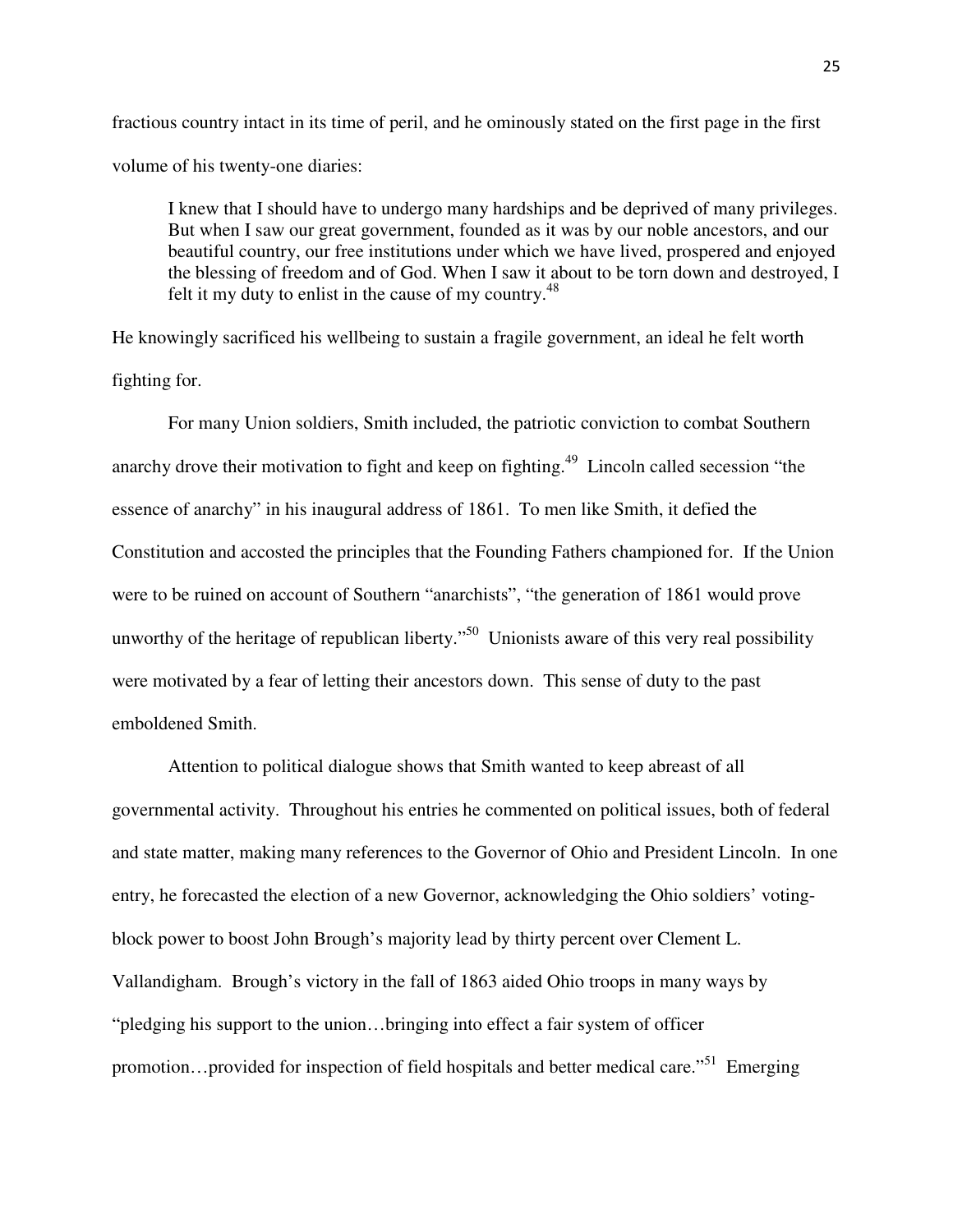from behind the shadows of historical data, Smith humanized the political event by providing an opinion of a man who knew the power of his vote.

Smith was not the only man in his family to be fighting in the name of political beliefs. His cousin, Ellis Reynolds, served in the Seventh Louisiana Regiment of the Army of the Confederacy, and Smith documented a letter from him verbatim. Ellis wrote, "We are fighting for the Constitution that our forefathers made, and not as old Abe would have it." $52$  This statement illustrates a commonly held disparity between the Union and the Confederacy, each quotient fighting for what they felt to be right and true. Both sides used the Constitution as a platform for argumentation, the South claiming Lincoln abused it and the North claiming that the South broke the law in seceding from the Union. In *For Cause and Comrades,* James McPherson highlights how families were torn apart by "The Brothers' War" in a description of how two Virginian brothers took sides along party lines. They wrote political letters to each other voicing ad-hominem attacks pertaining to political views, and after their final correspondence they never spoke or wrote again. One was killed at Gettysburg and the other survived the war, having forged through Georgia in Sherman's March.<sup>53</sup>

Smith had a strong distaste for the Confederacy, evident in his many digressions that cast in doubt the Rebel troop's moral compass. In one entry, he emphatically stated, "Cast your eyes about you, and behold the graves of our patriots."<sup>54</sup> Here he chastises the Confederates, telling them to look around in shame at the bodies of Union soldiers they have slain and to ask forgiveness from God on bended knee for fighting their own brethren.

 Although Smith was as patriotic as could be, he naturally felt a blow of disappointment when the Union stop-lossed him for a month. Nearing discharge, he wrote in angst:

Can it be that we have been deceived, and lured into a snare, by a government for which we freely offered our services and our lives, and endured the hardships of the campaigns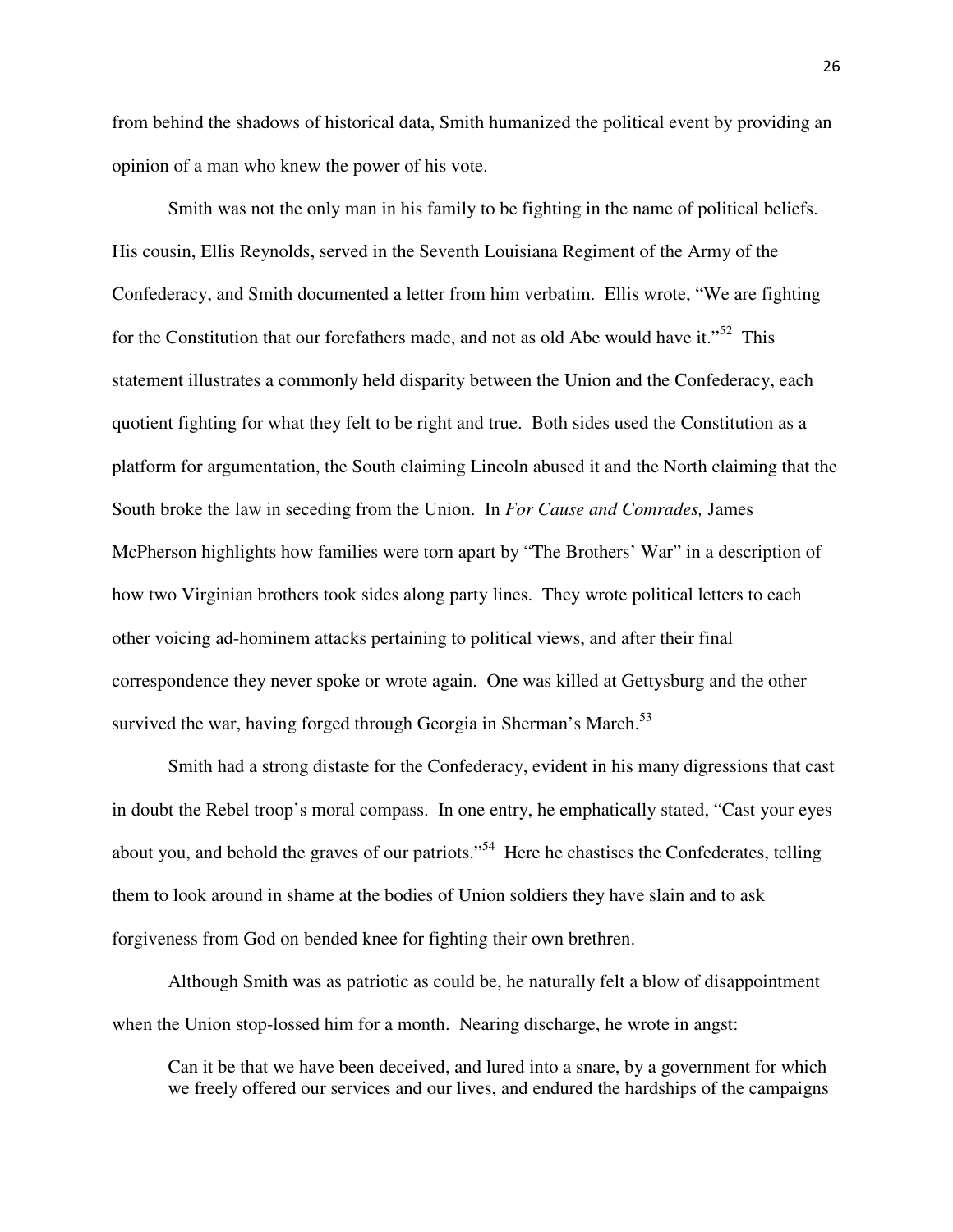which have resulted in the crushing of all its enemies and the establishment of the peace which civilians now enjoy?<sup>55</sup>

After venting some intense frustration, he quickly regrouped his emotions and wrote that he would regret saying anything more about it, and that he expects to remain with the regiment and obey orders, as long as they make good sense. Processing his pent up frustration, he ruminated in his digression and recognized the need to be sensible. The love he had for his country superseded the inconvenience of serving one month more than originally expected.

After the pivotal victory at Vicksburg on July 4, 1863, Smith documented his elation. He wrote: "…while the band made the air ring with sweet music; and the good old flag once more floated triumphantly to the breeze from the dome of the capitol.<sup>56</sup> Proud with the joy of victory, he sang "The Star Spangled Banner" and "The White, Red and Blue" with his comrades as the marching band played. Smith had no qualms about voicing his patriotism.

 Smith spent much of his time alone, ruminative in his thoughts, and given the circumstances, it is remarkable that he was able to write in such detail and specificity. Not only did he write in his diaries, he drew in them. Left behind are penciled sketches of canned-sardine sleeping arrangements in tents, and illustrated maps of terrain with trees, rivers and stick-figure soldiers gearing up for battle. In one entry he composed an intricate two page illustration depicting the capture of a Mississippi Battery and one charge of many on the fort at Vicksburg. The second picture shows the Rebels lined up across enemy lines, and the brigade, about fifty little stick men with little stick rifles, readying for battle. Both sides are waving their colors, each a symbol of different flavors of freedom.

 That Smith spent more time journal-writing than most other soldiers, and through the care invested, it figures that his diary was a necessary outlet to his expressive spirit, and he aimed at becoming published: "I sent a letter to the Gazette for publication."<sup>57</sup> Coming through long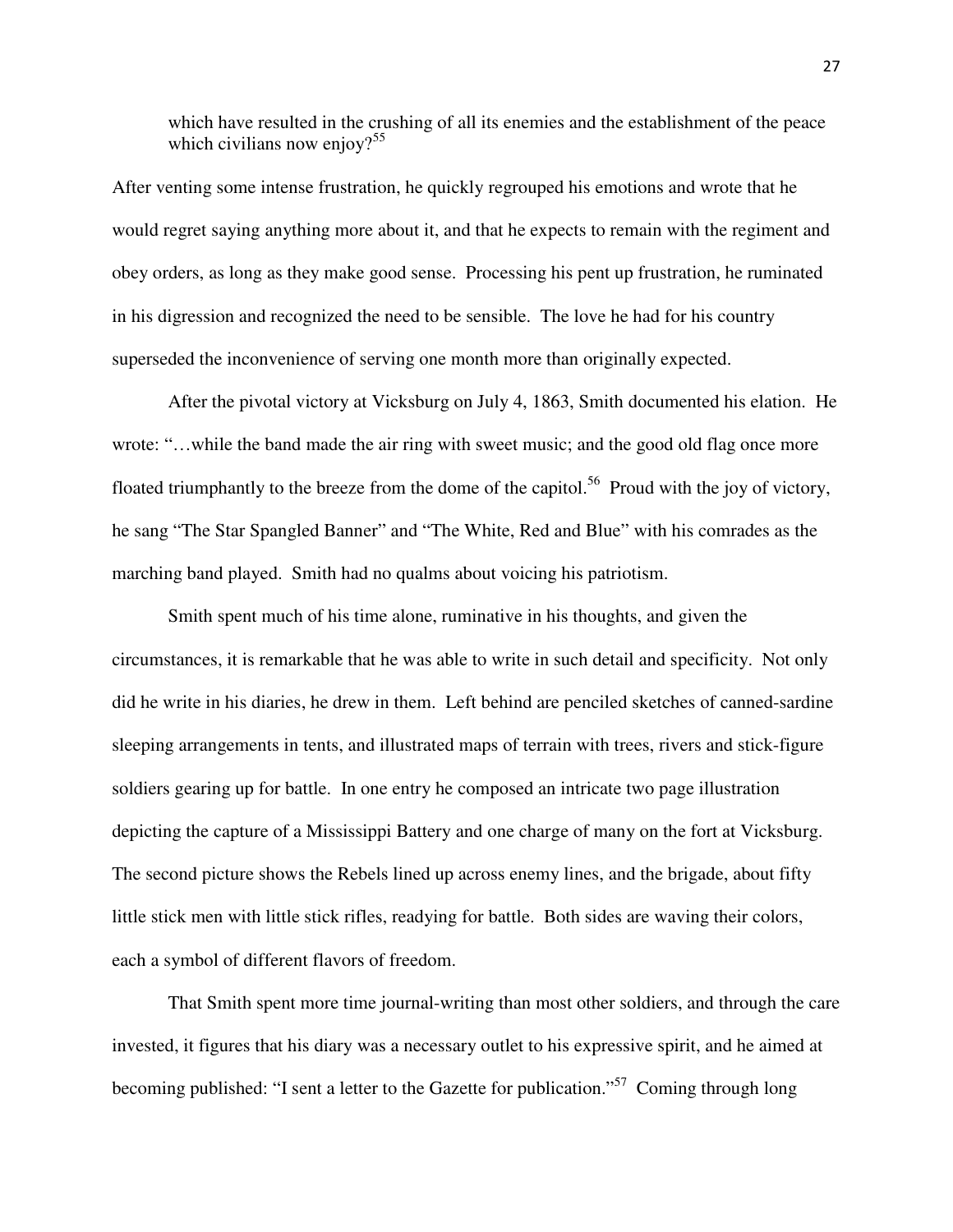entries and rhymed poems was a school teacher with a love of words, and he hoped his diary would be something that perhaps people would want to hear. His entries, of varying length, were written in mostly essay form. Rather than writing that the weather was simply hot or cold, he wrote as a troubadour: "The morning was cloudy and warmer than usual. The birds sang their morning praises, and their sweet notes filled the morning air with melody, and it seemed like spring."<sup>58</sup> His words paint a landscape, allowing readers to step outside their current reality and position themselves to feel what it was like on that specific morning in January of 1864. Here we see his optimism in making the best of his trying situation as a mud-slogging foot soldier, in a blue uniform and tattered boots. During a tiresome march along the Mississippi, Smith found pleasure in the shocking, scary, and harmonious musicality of beasts of the bayou:

The old alligators were singing in the bayous along the levee. They bellow nearly like a bull, having a rough, harsh, hollow and rumbling voice, similar to a bullfrog only louder. Several of them were singing along the road which was very amusing to us all.<sup>59</sup>

Even though he was completely worn out and would rather have slept in the open than travel any longer, he made metaphysical use of scenery and sound to ease his suffering. Smith was not like the other, mostly younger, soldiers. He was more in tune to the natural world, and this is evident in his writings.

 His entries kindle emotions. Smith spared nothing, from writing about the tears he cried when he learned that his cousin, who served as a Confederate soldier, passed away, to the joys he felt of seeing small children peddlers come through camp selling apples and newspapers. He wrote longingly for want of fresh food, and of the "slop" he digested to survive: "Breakfast consisted of cold boiled pork, vinegar bread and "coffee", a slop unfit for the hogs to put their snouts in."<sup>60</sup> One can almost inhale the malodorous mess hall. Some days had un-warlike battles: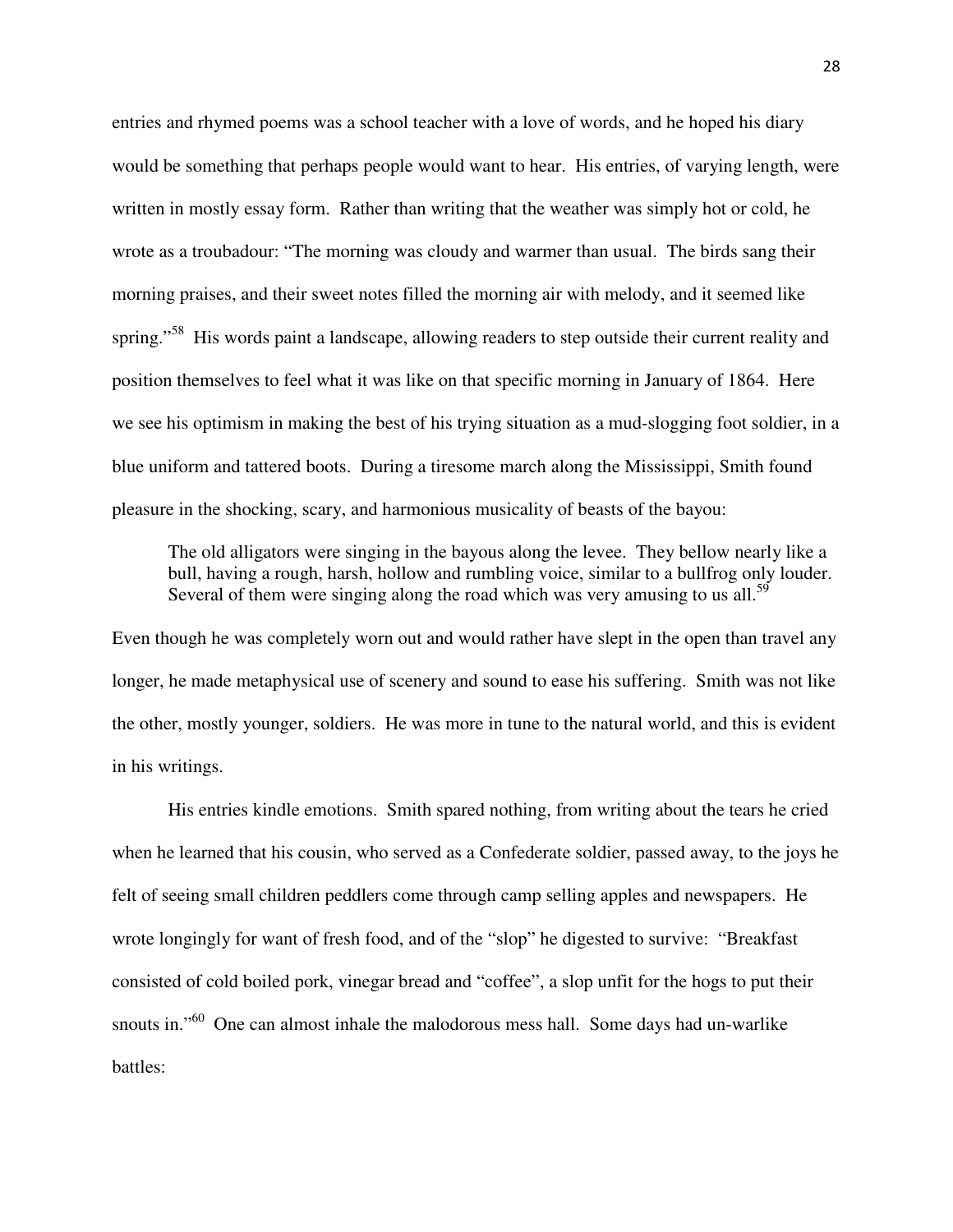The Chaplain having lost one of his socks last night, concluded to have a rat hunt, and recapture his sock…we took up the flow and found his sock in a rat hole well chewed to pieces…we made a grand charge on the rat's nest, and captured two of them and slew them. Several pieces of soap which I had missed were found.<sup>61</sup>

At the time, he was keen for a different kind of fight. Upon reading this entry years later, Smith likely returned with humor to that frenzied campaign, a search-and-destroy mission for a sockand-soap thief.

Smith meticulously calculated the mileage between the cities he passed through, and listed every campaign in the diaries' appendices. He recorded the significant events in the following campaigns: "Stevenson's Expedition to Munroe, LA", "General Sherman's Great Expedition to Meridian, Miss", "The Atlanta Campaign", "The Campaign after General Hood", "The Great Campaign from Atlanta to Savannah on the Sea Coast", "The Great Campaign through the Carolinas", and "The Grand and Triumphant March of Sherman's Army to Richmond and Washington Homeward Bound." The particulars noted in the appendices play counterpart to the romantic poeticism and full verse of the actual text. Smith allows for not much interpretation of the significance behind the noted data as he labeled everything clearly, keeping track of engagement dates and times of day, casualties, and the movements of different divisions.

Smith's religious fervor, passionate patriotism and attention to detail provide an exemplary journey into the mind and daily routine of a Civil War soldier. At times, his words provoke the senses, thrusting the surrogate experientialist into a whirlwind. Given the passion of Smith's narrative prose, the meter of his poetry, the representational quality of his drawings, and the care of his descriptive accounts, it is evident that he not only hoped to remember past events, but also to share his experiences with others. After serving in the "War to Preserve the Union," he actively wrote and gave speeches for Civil War Memorial services, and his will included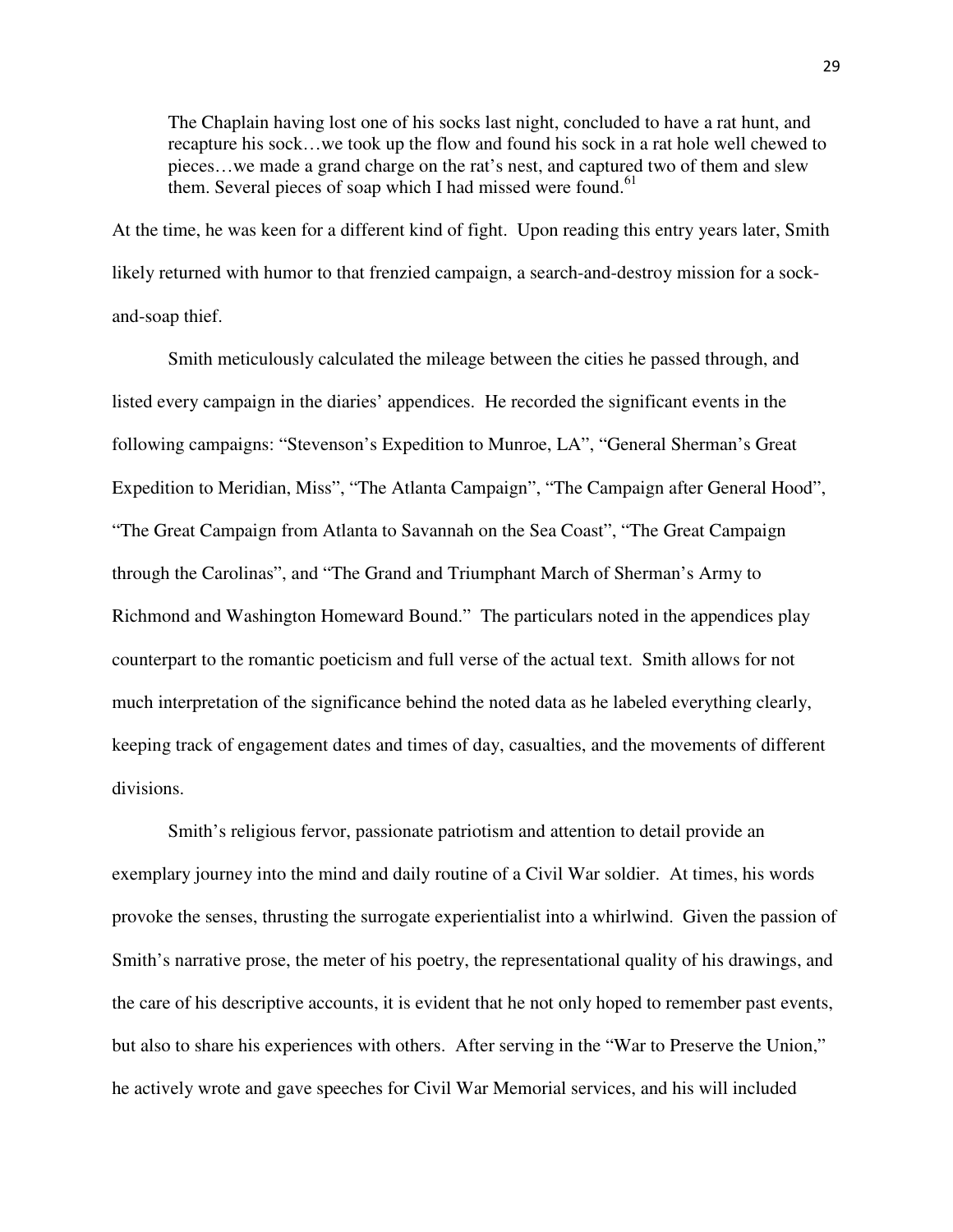specific instructions for the disposition of his diaries, expecting that his story would be told for years to come.<sup>62</sup> Smith was an artist, and his diary was a canvas on which was painted an inner landscape of the mind, still retaining its color down all the years.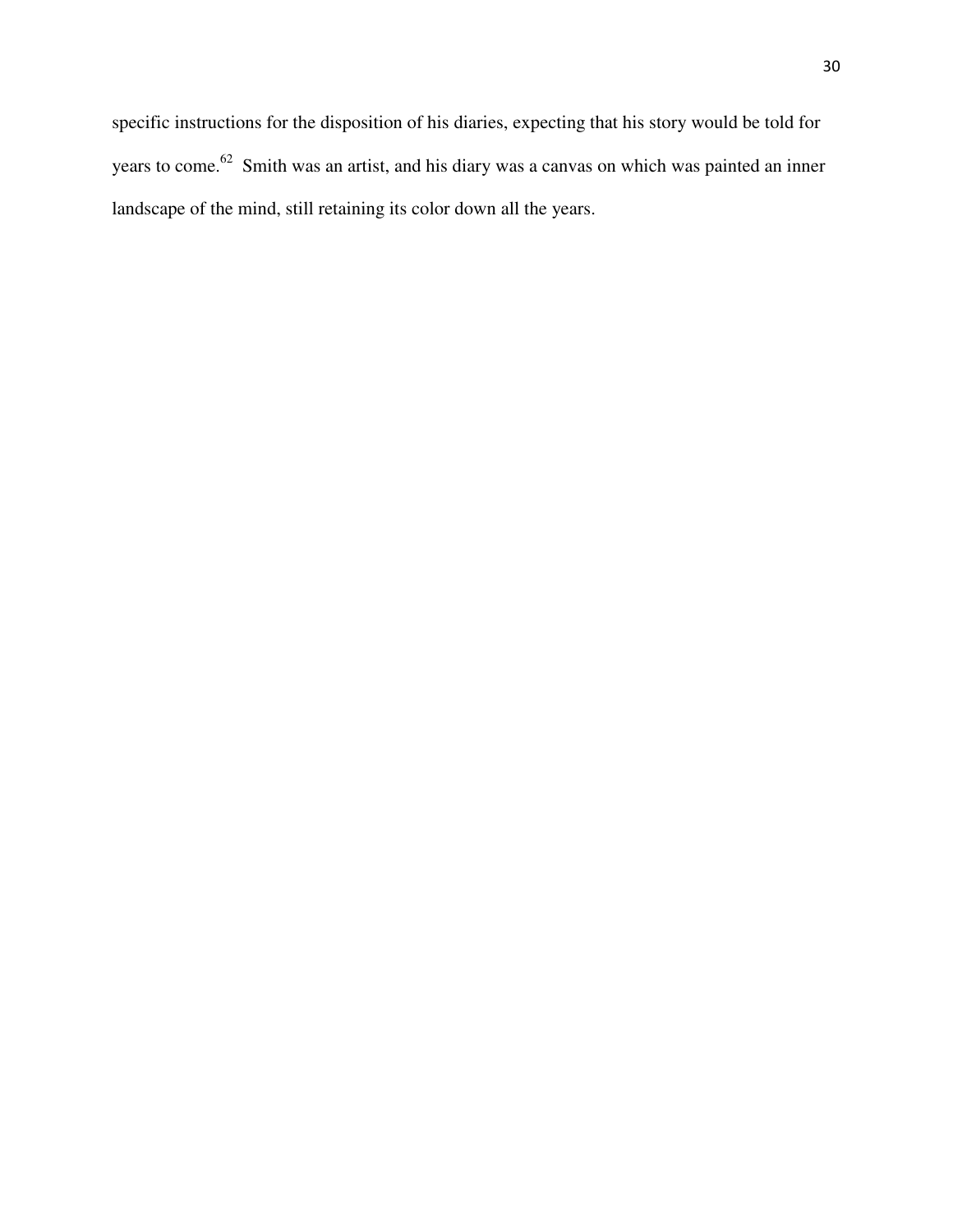#### **CHAPTER III**

# **Comparative Analysis of Blackstone and Smith:**  *Same Infantry, Similar Histories, Separate Intents*

To understand the Civil War in an experiential sense, diaries as primary sources are critical. Eyewitness accounts are much closer to the immediacy of experience and while some were written for an "audience," most were private and personal. They provide a comprehensive understanding of a soldier's experience during the Civil War. The diaries of Captain Richard Blackstone and Corporal Charles E. Smith share commonalities of time and place and events, but not similar personalities. Both men served in the 32<sup>nd</sup> Ohio Volunteer Infantry and engaged in the same campaigns. Although they recorded corresponding experiences, the perspectives through which they voiced them are quite different. Taken together, these soldiers' diaries are worlds apart from one another, and the disparities in their compositional styles showcase that each man kept diaries for different purposes.

The contrasting qualities of these two diaries highlight each man's individual character. Although the war was a collaborative effort, each soldier was different from the next. Captain Blackstone's sparse renderings and frank voice lay in diametric opposition to Smith's detailed entries and poetic style, and this contrast explains how the soldiers understood their diaries. For both, the diary was a tool to create a personal history, to remember occurrences, expenditures, troop movements, and the particulars of their time in service. But for Smith, it was more than that. He used his twenty-one diaries to express himself artistically, composing flowery poetry, sometimes assiduously recording details of experiences, and documenting the feelings and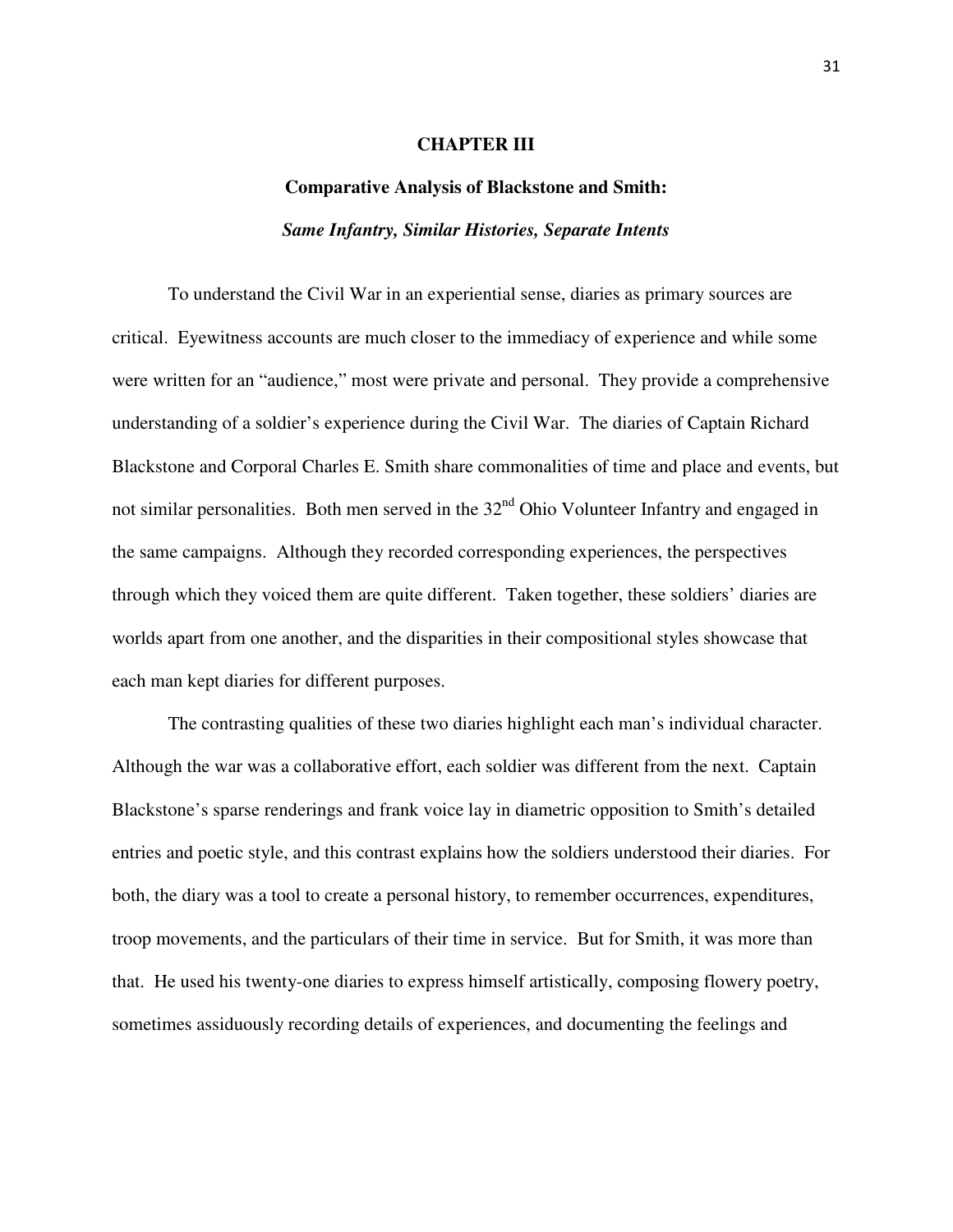attitudes he had about the war as it progressed. In a poem drafted on July  $4<sup>th</sup>$ , 1863, he wrote in meter of war and death:

Let history tell of their glorious deeds! In poetry, prose, and in song! Let angels shout victory, as veterans pass Through the gates of the glorified throng.<sup>63</sup>

Here Smith enthusiastically pays tribute to those who fought alongside him. This ability to lightheartedly rhyme about war distinguishes Smith as a man who had a positive outlook on life, a trust in a higher power, and an understanding of the importance of history. It was his aim to enshrine himself in it.

The difference in the two rhetorical styles is consistent and clear in each man's reference to weather on corresponding days. Blackstone's description of the weather as "Beautiful morning<sup>"64</sup> is artless when compared to Smith's account: "The rain was over, the clouds clear away and the sun arose clear and when I awoke, the songs of birds greeted my ear and reminded me that it was May Day<sup>565</sup> Smith's words ignite the senses, placing the reader in that exact experience. Smith makes up for what Blackstone lacks in the firsthand accounts of several events. Smith wrote on April  $22<sup>nd</sup>$ , 1864: "The weather today has been very unpleasant. It has rained nearly all day and made the mud very sticky."<sup>66</sup> Of the same day, Blackstone exclaimed in staccato, "Mud! Mud! Mud!"<sup>67</sup> Both entries note the muddy terrain, but Smith provided a more descriptive account, and when taken together, their combined stories give a gestalt experience.

They voiced different opinions on money and death. Both recorded expenditures and documented the dates they received pay, but Blackstone's monetary records are more detailed. He kept track of everything he purchased and loaned to friends. As he referred to money more often than Smith, it reveals that it was more of a concern for him. Blackstone never paused over death. He simply wrote down the names of combatants lost: "May  $16<sup>th</sup> 1863$ . Nathaniel Shock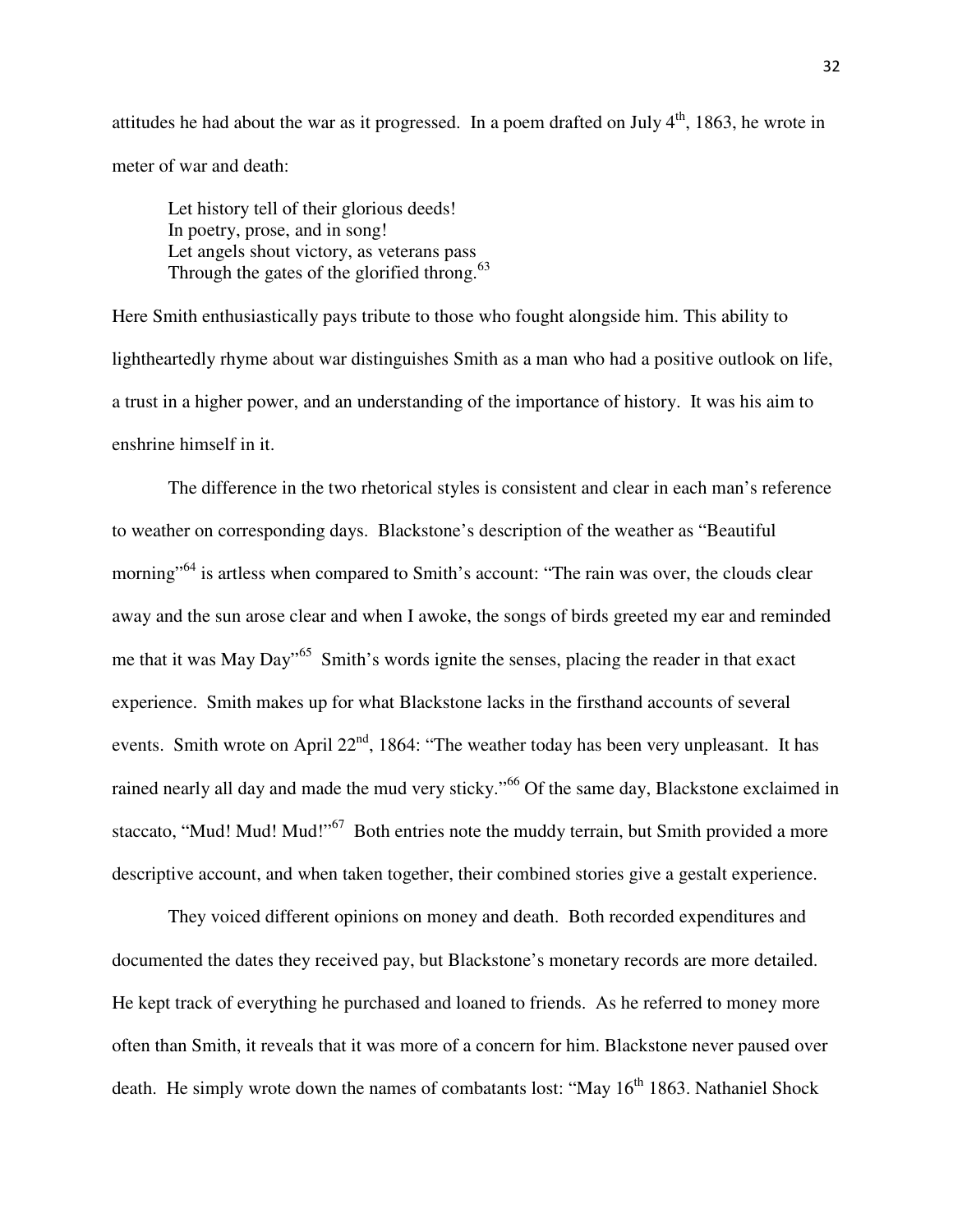killed-…July Lucius F. Camp died. ..Jan 64 Josiah C. Bushfield shot through shoulder at Bakers Creek."<sup>68</sup> Numbed to so much of it, death was everyday currency, a matter of getting and spending. The nonchalance in Blackstone's voice is apparent in an entry he made on January  $25<sup>th</sup>$ , 1863 when noting the death of a comrade:

Paid \$4.00 for my bed…Christ. Stout fell overboard early this morning and was drowned…Left the boat about noon. Went into camp a mile south of the city. Before we got our tents up it began to rain...a hard night in the mud.<sup>69</sup>

A seemingly tragic occurrence, Blackstone paid the same mind to expenditures, pitching and striking camp, the weather, and the fighting. This indifference is put into relief when comparing Smith's account of the same incident:

Weather cloudy and foggy in the morning. A Corporal of Company C, Christian Stout, fell overboard early this morning and was drowned. All efforts to save were in vain, as he was drawn under the boat by the water.<sup>70</sup>

Even though Smith was not in the same Company as Blackstone and Stout, he provided some pathos to a colleague's off-battlefield death. Smith's mention of the soldier's full name, an explanation of the accident, and attempts to save the victim shows that, unlike Blackstone, he was still in possession of some sympathy, and he made more of a descriptive effort in his diary.

As men engaged in day to day warfare, Blackstone and Smith were not afforded with the seeming infinity of time afforded to people in peacetime. That Smith's diaries were fleshed out in narrative emphasizes the effort he made to record events as being meaningful.

Correspondingly, the lack of description in Blackstone's diary shows a mechanical mentality without the well-read compassion of Smith, who, when approached with the opportunity of a furlough for thirty days, reflected on his experience as a soldier thus far and remembered the joys of being home:

Home, how sweet that sounds to the soldier. Twenty-nine months spent in the service of our country, enduring hardships and deprivations, living out of doors for months exposed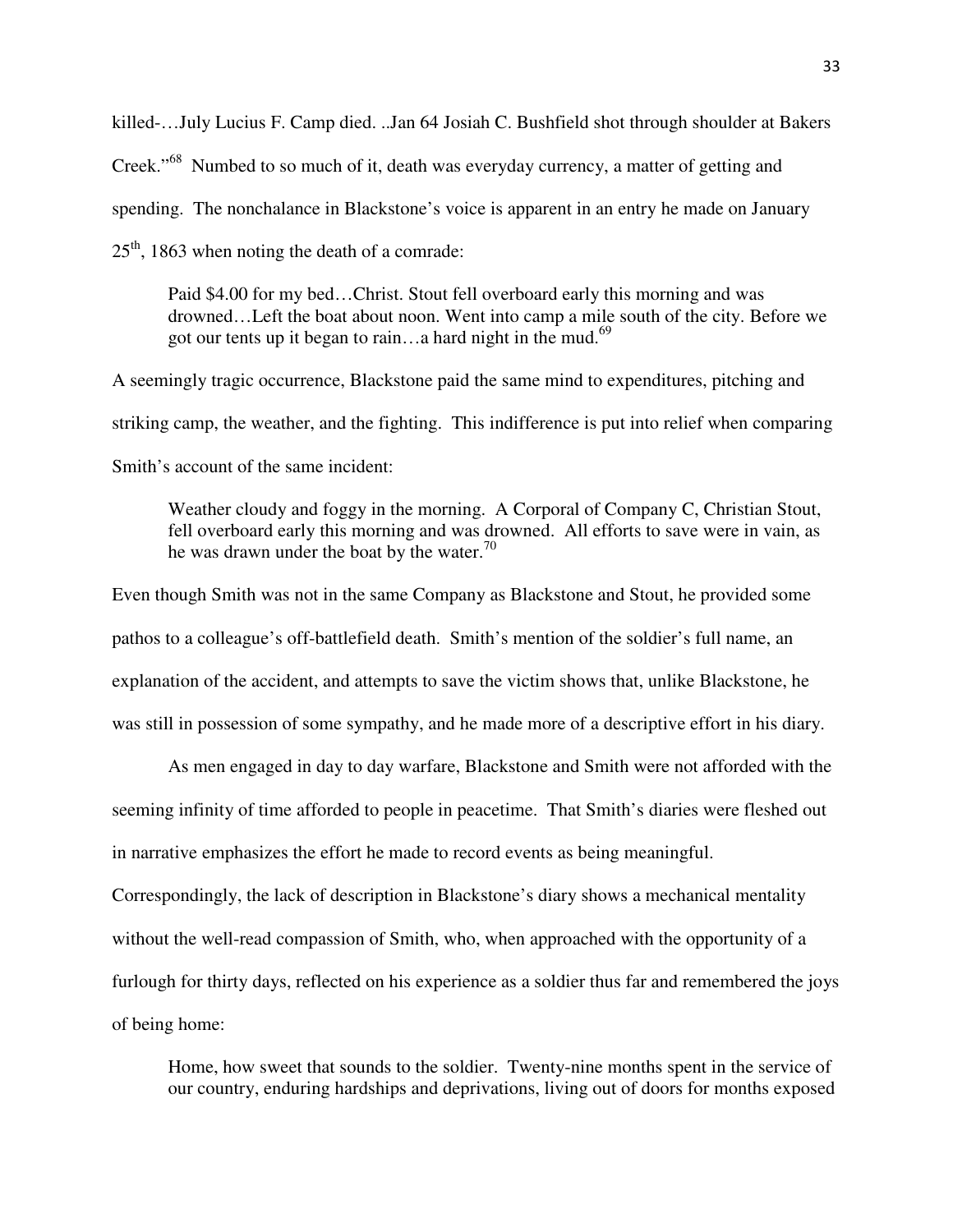to all kinds of weather, fighting battles, witnessing the death of many…brave comrades...gives us desire to see this wicked rebellion crushed and peace dawn again<sup>71</sup>

Here, Smith highlights his longing for the tranquility of home in contrast to what he has experienced while being away from it for two and a half years, hoping to return to civil life, away from civil war. The possibility of a furlough holds less importance to Blackstone: "Furlough came back through the channel to Regt's Hd  $Qrs$ "<sup>72</sup>

Smith ardently wrote about his faith. Theology was an anchor for Smith, it gave him stability and he felt productive when studying scriptures: "I improved my time in reading and studying the testament."<sup>73</sup> In 1864, Smith lost his brother George in the war. He used his diary as catharsis:

…when he could no longer dwell on the earth, he was relieved of the chains that bound him here and having made his peace with God, gave his spirit up to its maker...His last words are of comfort to me "I am willing to die. My sins are all washed away". Oh how heavenly the thought.  $74$ 

His faith was fuel to sustain his endurance and remain positive through all turmoil the war brought to him.

A devoted and defensive Christian, his strong theology marginalized him from colleagues: "I had to defend religion against abuse by my comrades…My mess had fresh beef for breakfast and dinner, but would not even give me a small piece for breakfast after having been on picket all night."<sup>75</sup> His relationship with the Chaplain no doubt intensified his pariah status. Chaplains were expected to hold regular worship services, comfort homesick soldiers, counsel the sorrowful, teach reading and writing, carry equipment on marches, become postmaster, and maintain libraries.<sup>76</sup> As recorded by Smith, his Chaplain fulfilled many of these obligations, by sending money to his family for him, praying with him, and providing comfort to him. Religion was a motivator and source of comfort for Smith throughout the war.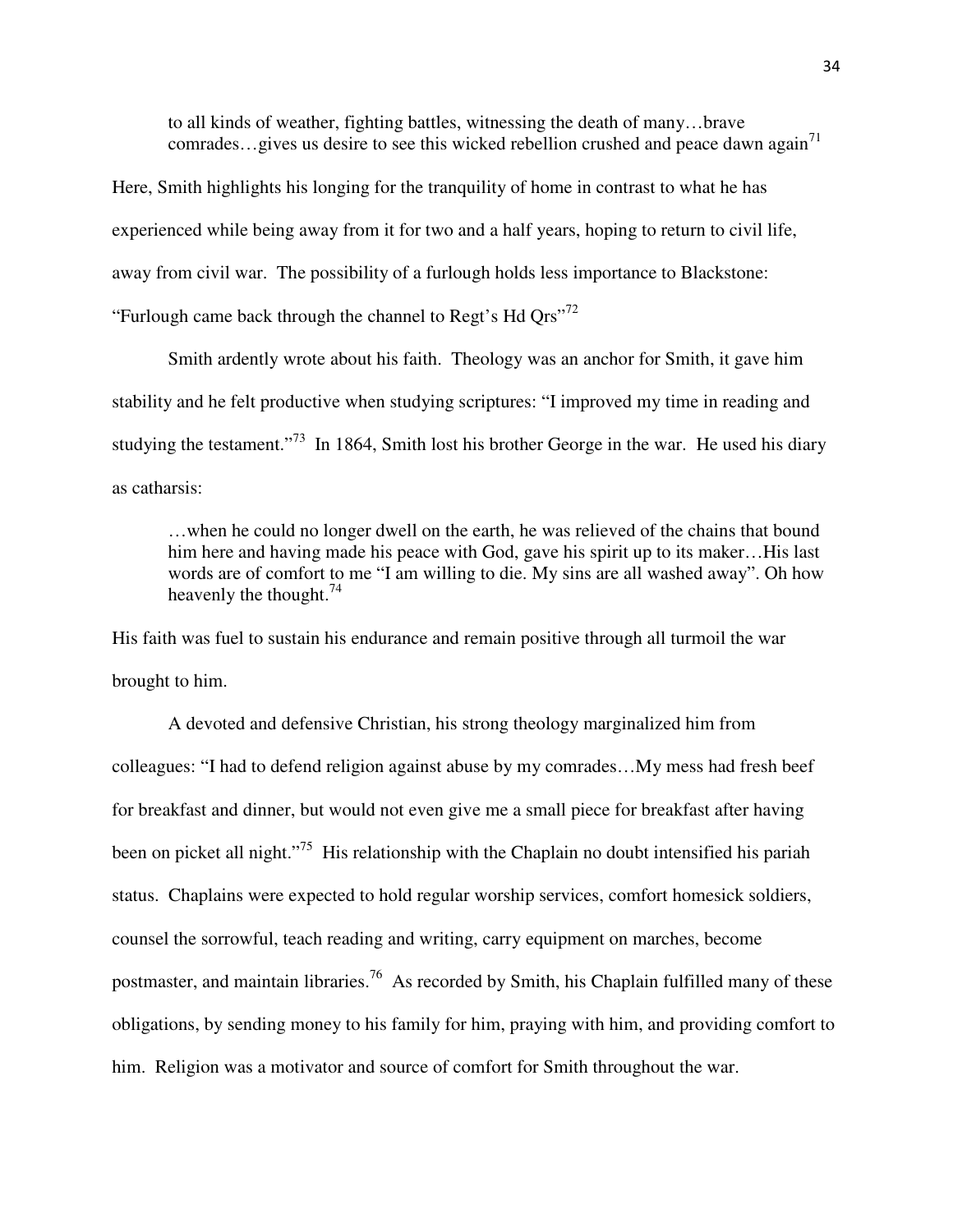Blackstone's motivation was more personal. He never delved into overall issues about the war; he simply recorded his experiences of it.

Although the two men were dawn and dusk on religion, both shared a strong sense of discipline. This is evident in their meticulous record keeping of expenditures and miles traveled. Attention to detail was a trait that both men possessed, however Smith gave more description, as in documenting a war-weary day:

Stragglers of our advance were lying in the fence corners asleep for miles, tired and worn out. I kept up with my regiment till we went into camp at eleven o'clock at night. Tired, wet, and weary, I laid (sic) down on my blanket and slept till four o'clock.<sup>77</sup>

He recounted his endurance through a long day in the field. Unlike Smith, Blackstone omitted exertion and just got on with the job, "This morning I got a raft out of the lake and made us a bed & floor in our tent to keep us out of the mud"<sup>78</sup>

The calculation of miles traveled shows that both men wanted to remember the extremes their bodies were pushed to. Unlike Blackstone, Smith rehashed every campaign in the diaries' appendices. He labeled things clearly, as Blackstone simply jotted down cities and coinciding numbers. To verify each mileage record's accuracy, both diaries have correlative data for corresponding dates. Smith's detailed observations craft a day to day account of an ordinary soldier's experience in the Civil War.

Patriotism was a crucial motivator for some, but irrelevant to others. Against Blackstone's vague narrative, Smith provided a more thorough understanding of the emotive journey a man takes during wartime. Blackstone did not reference politics, except the recognition of the Emancipation Proclamation's affect on the Union army's enlistment of blacks. Typical of Blackstone's ambiguousness, he refrained from opining on historical events. He simply stated that it gave provision for blacks to serve in the army. Smith's awareness and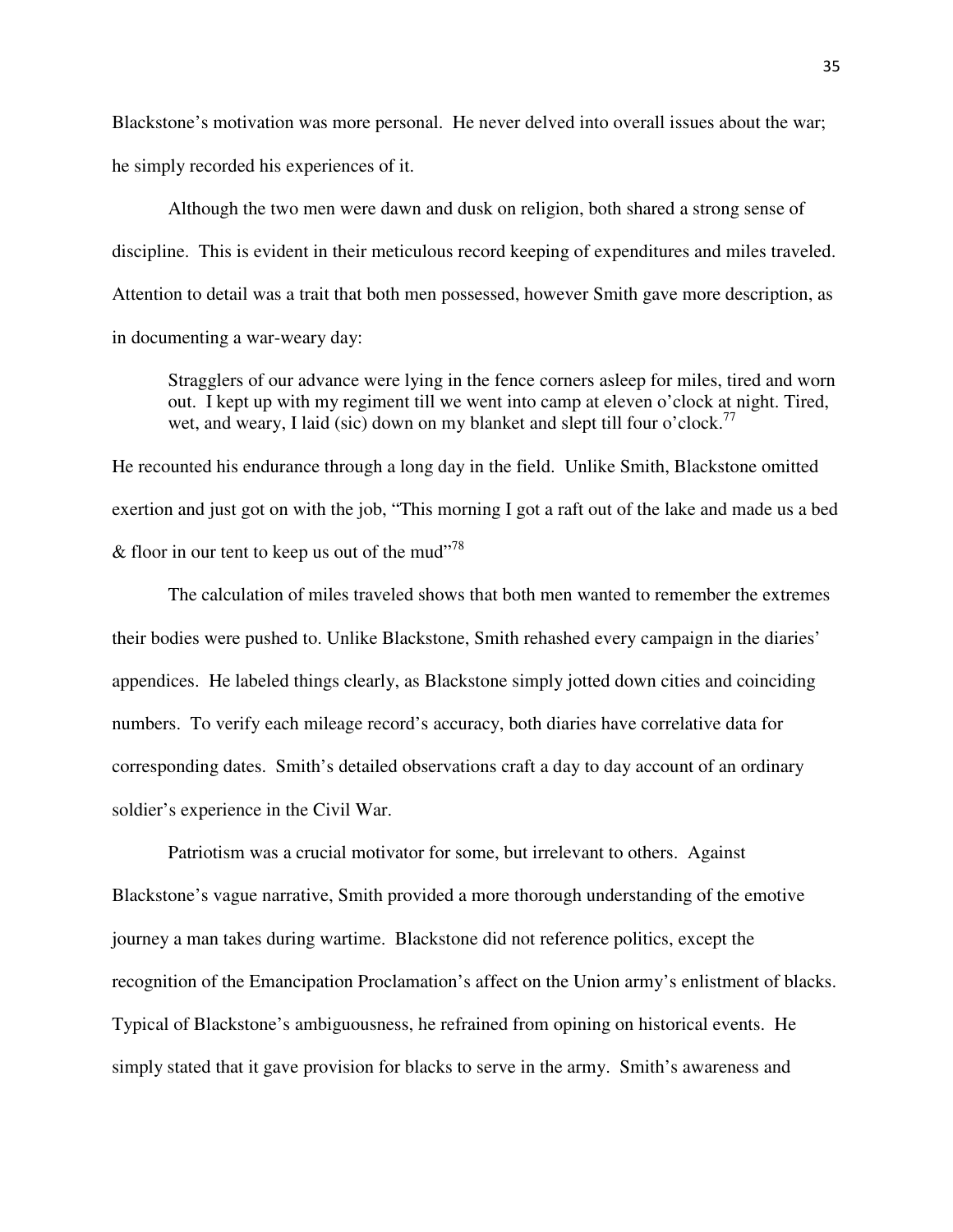attention to politics show his intense interest in political dialogue, and Blackstone's lack thereof asserts that not every Civil War soldier was passionate about understanding the War's critical causes or even wondering why they were fighting.

In *For Cause and Comrades,* Historian James McPherson analyzes the causes for which most men fought during the Civil War, patriotism uppermost among many. Smith stated his intent to serve his country, but Blackstone never addressed the issue in his diary. It is hard to determine exactly why Blackstone enlisted, as he never asserted a reason, but like many men his age from middleclass backgrounds, the war provided pay, leadership experience and bragging rights. Smith's intent is clear and concise. He was well aware of politics and eagerly read the news: "today's papers announce the President's call for one hundred thousand men (state militia), for the period of one hundred days to guard the frontier and repel invasion<sup>79</sup> Patriotism was a driving force for Smith, but not necessarily for Blackstone.

Blackstone is mentioned twice in Smith's diaries. The references are only made when listing the shift of command. Smith wrote:

Lieutenant Blackstone of Company C, will take temporary command of Company  $I^{80}$ . Adjutant Blackstone arrived with ninety-nine recruits for our regiment. He resumed his position…<sup>81</sup>

That Smith is referring to the same Blackstone is confirmed through *The National Park Service's Civil War Soldier Directory.* There were two Blackstones in the 32<sup>nd</sup> Ohio Volunteer Infantry, and only Richard Blackstone ranked as Lieutenant in Company C. It is unlikely that the two men were familiar with one another, as Blackstone never mentioned Smith and the two did not seem to have much in common.

The intent behind keeping a daily journal casts light on certain personality traits of the diarist. For Blackstone, the diary was deeply personal as there is no indication in his curt prose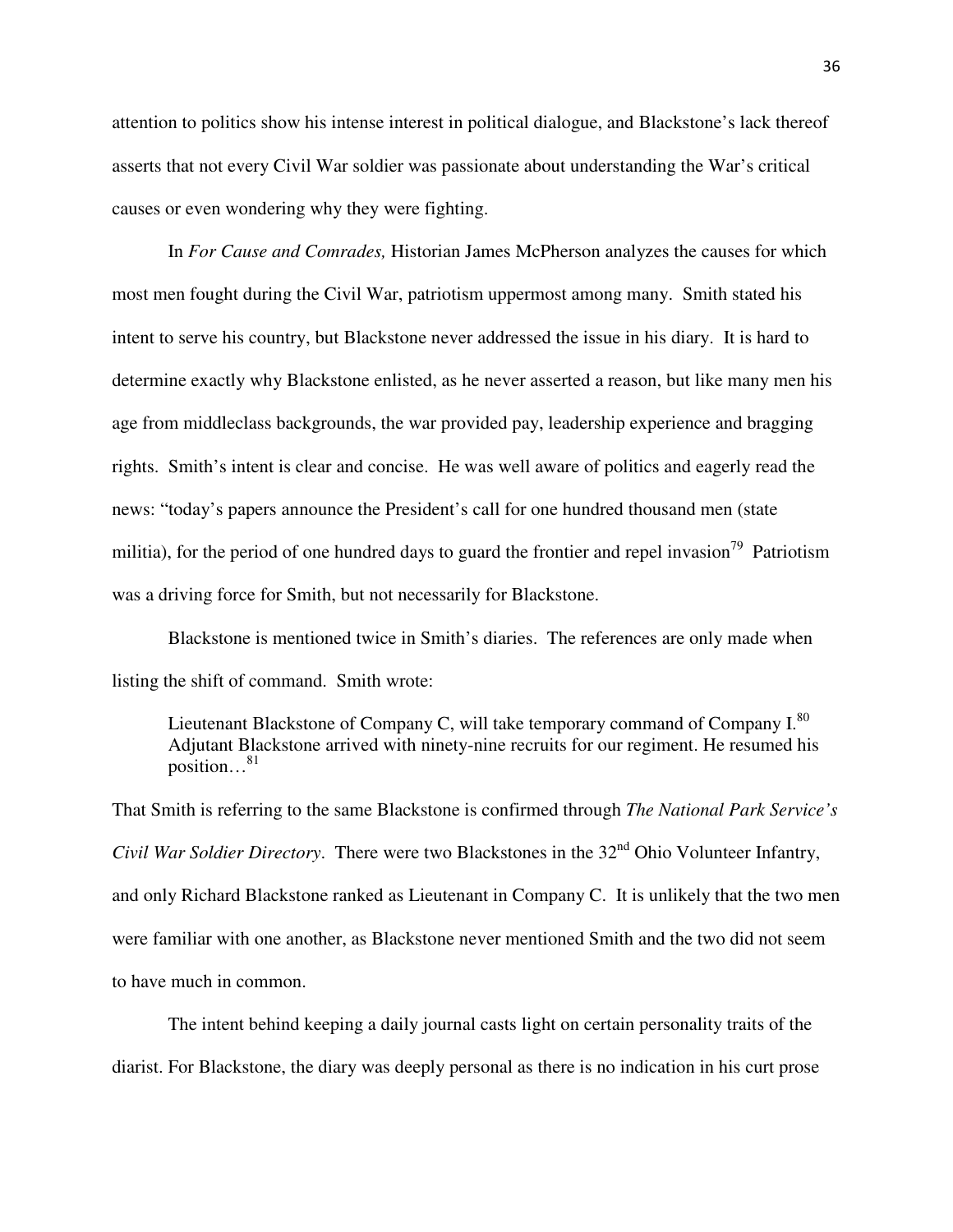and sporadic entries that he intended to publicize it. His diary was for personal use, not to be distributed to the masses. Smith's account is in-depth. He diligently recorded sensory experiences, investing more time in diary keeping than Blackstone, and had hopes to publish and share his story with a wider audience. It is difficult to discern much of what Blackstone's personality was like because he did not let any sensitivity or vulnerability come through like Smith did. He did not write about his desires, his weaknesses or his aggravations. His diary was a tool, an abacus, to remember the miles he walked, the cities he visited, and the rations he received. However different the diaries may be, each served a purpose to its diarist as a haven and a place as far removed from horror as their individual minds would allow. Although having served in the same infantry, they had similar histories but had separate intentions for keeping a diary.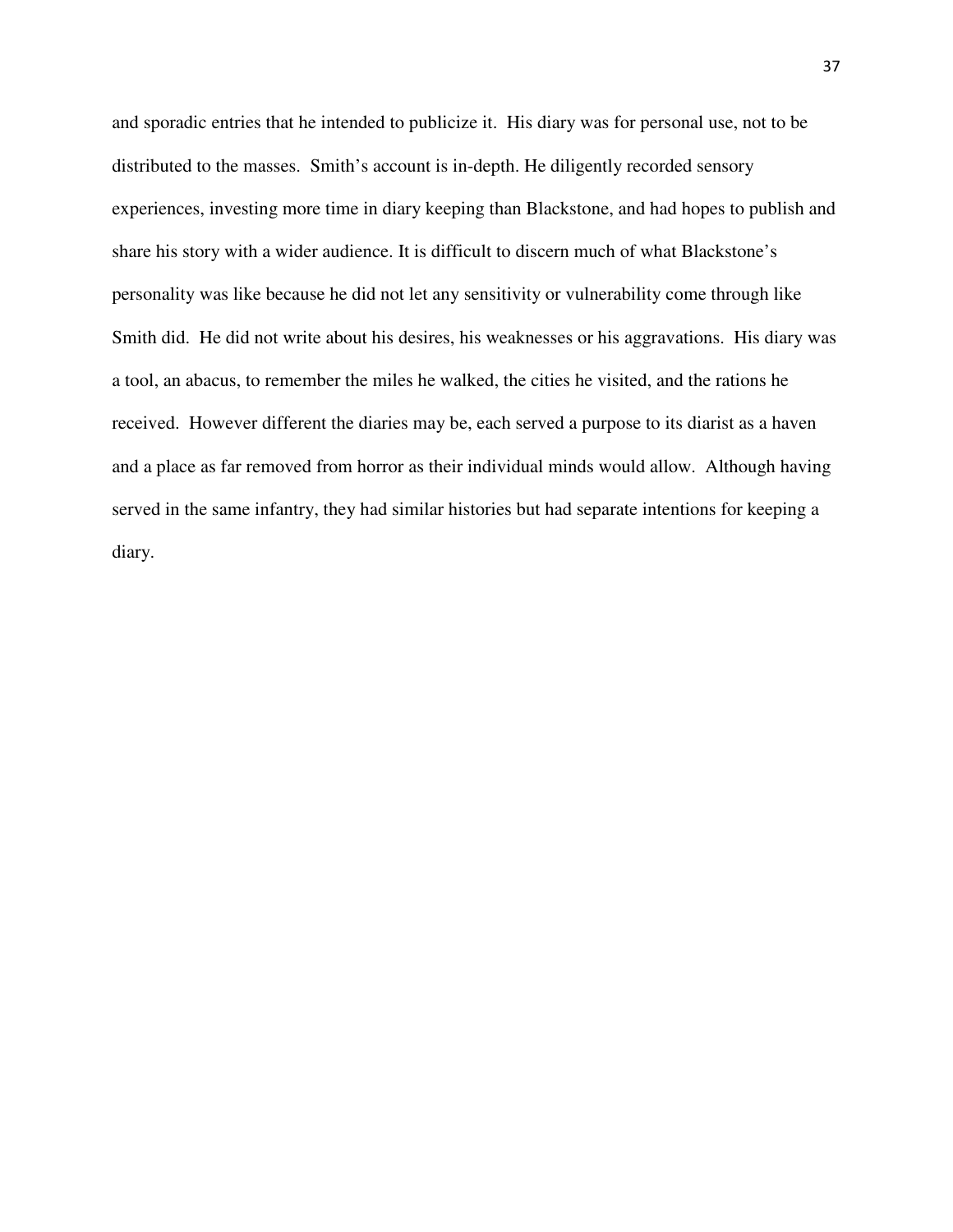# **CONCLUSION:**

# *A Source to be Reckoned With*

Composed from singular, unique perspectives, diaries as primary sources are crucial to understanding the past from different viewpoints. Secondary sources and edited memoirs provide valuable insight into the experience of war; however they do not carry the same significance as memories preserved immediately after a battle or cataclysmic event. Diaries showcase a fresh frame of mind impossible to fully revert back to. Those who documented their stories well after the fact had time to ruminate on their experiences, pre-editing presentations of what they went through. Such contemplation corrupts the fast and original rawness of experience. History is made by humans doing things, and it is literally less relevant without the personal stories people leave behind. The Civil War ignited a trend of diary keeping that changed historical research. By studying the stories of Smith and Blackstone, one can granularly grasp what soldiers experienced, how they felt, why they fought, and what they thought.

Blackstone's blunt and telegraphic style shows us that some men used their diaries as a tool to remember daily events and expenditures. Smith's colorful prose and balanced meter amp up the diary as a template for self-expression. By comparing the two accounts, their separate intents are evidenced through disparities in style, daily renderings, thematic content and the rhythm of rhetoric. On the surface, they were just two different personalities who served their country. Beneath the marquee, they were immortals. They created their own histories.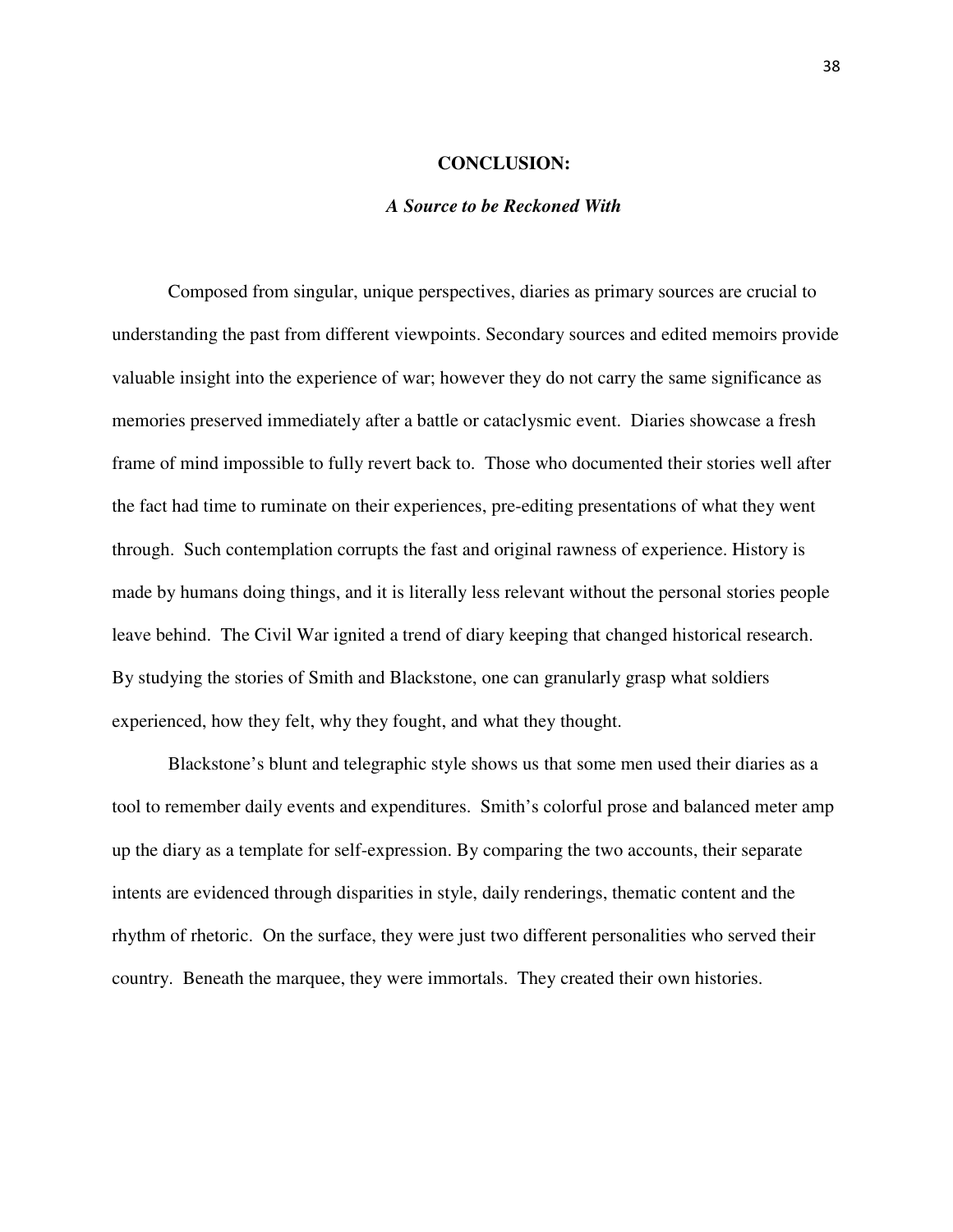#### **WORKS CITED**

## *Primary Sources*

# **BOOKS**

- Basler, Roy P. (ed.). *The Collected Works of Abraham Lincoln*. New Brunswick, NJ: Rutgers University Press, 1953.
- Commanger, Henry Steele (ed.). *The Blue and the Gray: The Story of the Civil War as Told by Participants.* 2 vols. Indianapolis: Bobs Merrill, 1950.
- De, Forest John William, and James Henry Croushore. *A Volunteer's Adventures; a Union Captain's Record of the Civil War*. New Haven: Yale UP, 1946.
- Reid, Whitelaw. *Ohio in the War: Her Statesmen, Her Generals, and Soldiers.* 2 vols. New York: Moore, Wilstach & Baldwin,1868.

#### **DIARIES**

- Richard Blackstone Military Papers, Collection 008, Department of Archives and Special Collections, William H. Hannon Library, Loyola Marymount University.
- Smith, Charles E. *The Civil War Diaries of Corporal Charles E. Smith*. Delware, Ohio: Delware County Historical Society, 1999.
- Vann Woodward, C. (ed.). *Mary Chesnut's Civil War*. New Haven: Yale University Press, 1981.

#### **DATABASES AND NEWSPAPERS**

*Civil War Soldiers & Sailors System.* National Park Service. April 10, 2011.

http://www.itd.nps.gov/cwss/index.html

"God Bless You Soldier!," *Harper's Weekly,* February 20, 1864.

"The Principle of Centralization." *Harper's Weekly,* April 13, 1861.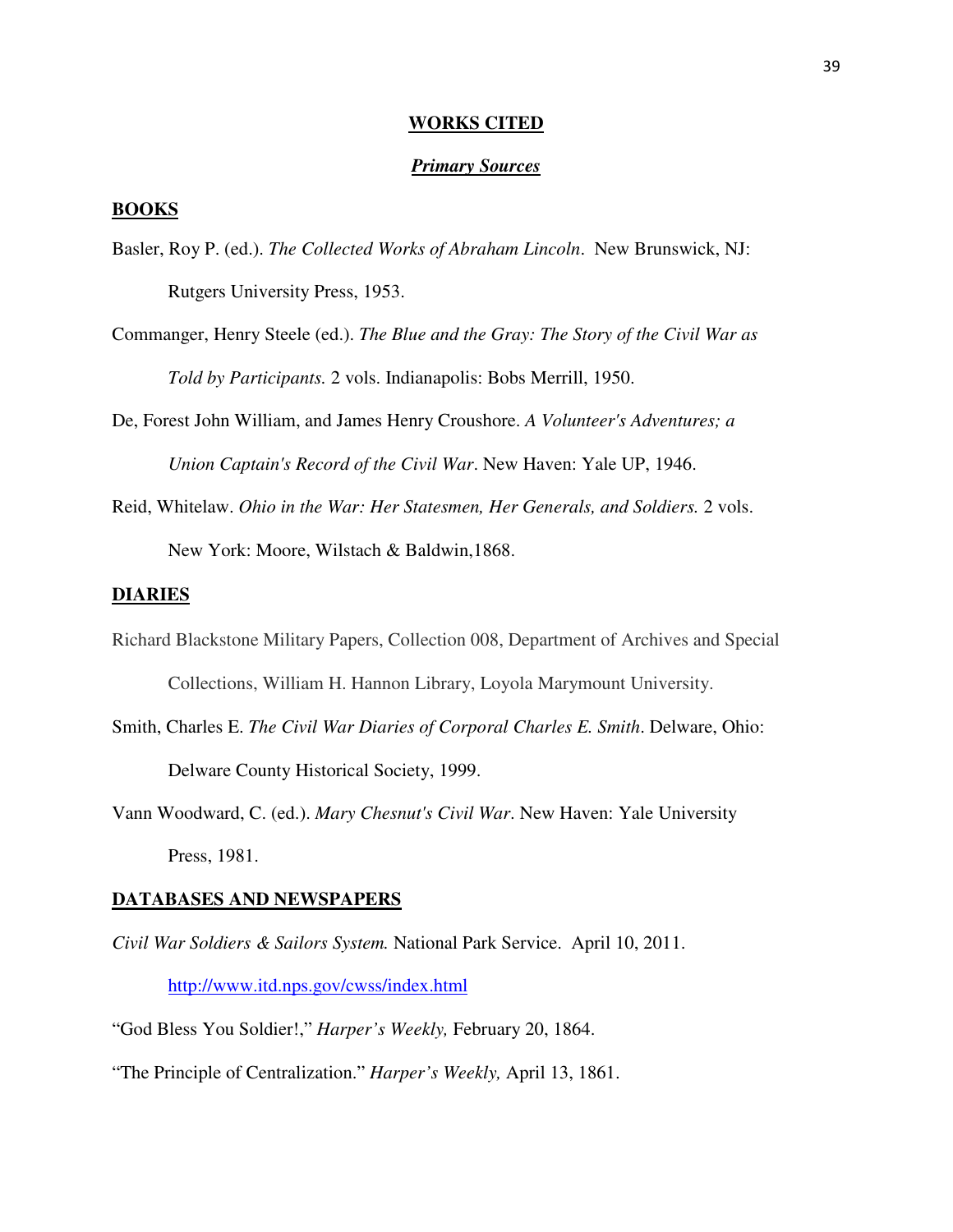#### **PROGRAMS**

"Military Order of the Loyal Legion of the United States, Commandery of the State of Ohio." Printed Program, January 22 1921.

# **RELIGIOUS TEXTS**

*Complete Bible King James Version.* AMG Publications, 2007.

## *Secondary Sources*

# **BOOKS**

Armstrong, Warren B. *For Courageous Fighting and Confident Dying: Union Chaplains* 

*in the Civil War*. Lawrence: University of Kansas, 1998.

Foner, Eric. *The Fiery Trial: Abraham Lincoln and American Slavery.* New York: W. W. Norton & Company, 2010.

Jimerson, Randall C. *The Private Civil War: Popular Thought during the Sectional Conflict*. Baton Rouge, LA: Louisiana State UP, 1988.

- McPherson, James M. *For Cause and Comrades: Why Men Fought in the Civil War*. New York: Oxford UP, 1997.
- Meggs, Philip B. *A History of Graphic Design* (Third ed.). Hoboken, New Jersey: John Wiley & Sons, Inc., 1998.
- Miller, Robert J. *Both Prayed to the Same God: Religion and Faith in the American Civil War*. Lanham: Lexington, 2007. Print.

Smith, Adam I.P. *The American Civil War.* New York: Palgrave Macmillan, 2007.

#### **INFORMATION DATABASES**

*Ohio History Online Portal.* 1996-2011. Ohio Historical Society. March 20, 2011.

```
http://www.ohiohistory.org/onlinedoc/ohgovernment/governors/brough.html
```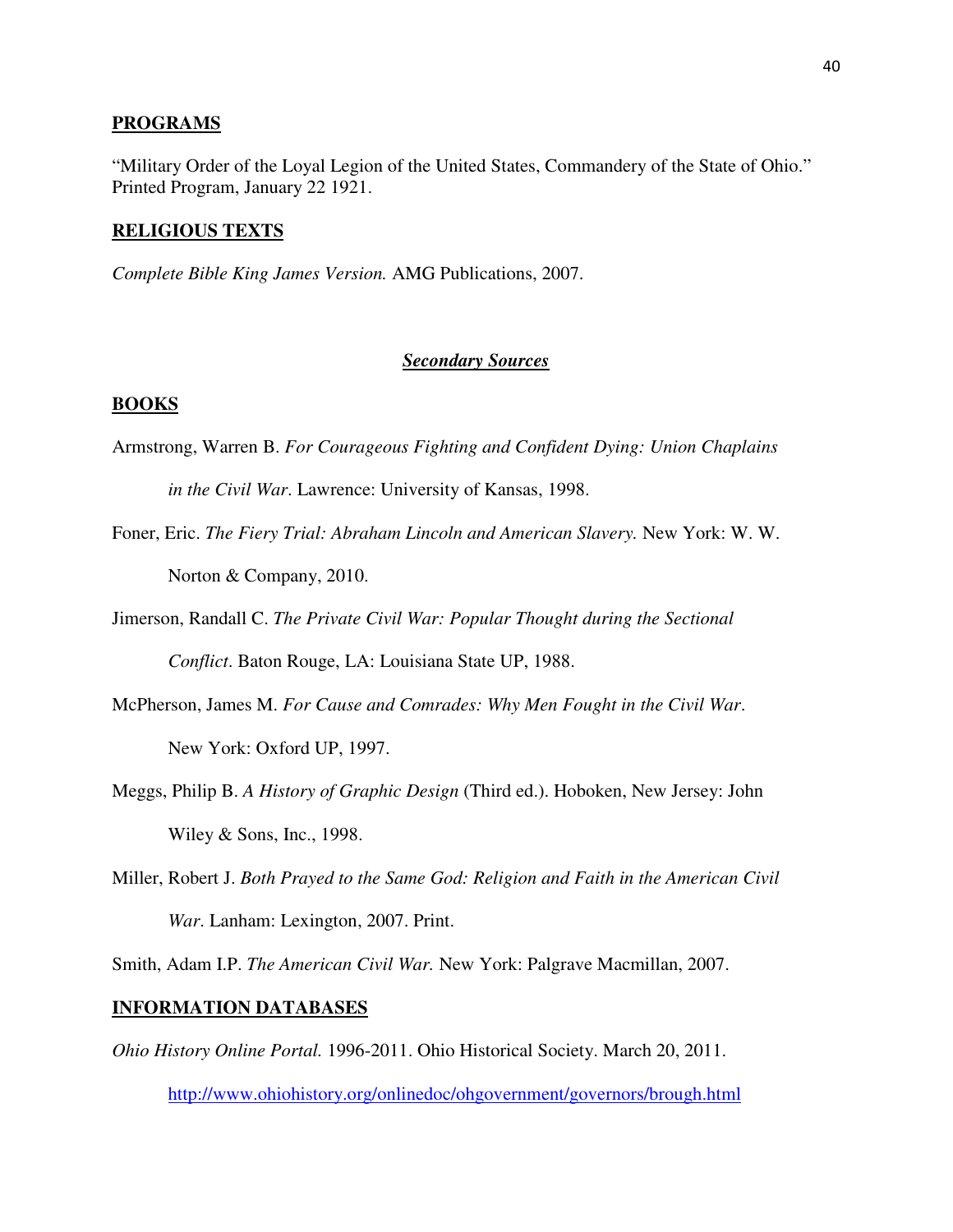# **FILMS**

l

*The Civil War.* Prod. American Documentaries Inc. Dir. Ken Burns. By Ken Burns and

Ric Burns. 1990.

<sup>13</sup> "The Principle of Centralization." *Harper's Weekly*, April 13,1861, 226ab.

 $14$  Ibid.

<sup>16</sup> Blackstone, sequence 147.

<sup>18</sup> McPherson, 6.

 $20$  Jimerson, 124.

<sup>22</sup>Adam I.P. Smith, *The American Civil War* (New York: Palgrave Macmillan, 2007), 103.

<sup>24</sup> Whitelaw Reid, *Ohio in the War: Her Statesmen, Her Generals, and Soldiers* (New York: Moore, Wilstach &

Baldwin,1868), 212.

 $25$  Ibid., 213.

<sup>26</sup> "Military Order of the Loyal Legion of the United States, Commandery of the State of Ohio." Printed Program, January 22 1921.

<sup>27</sup> Blackstone, sequence 62.

- $28$  Ibid., sequence 30.
- $29$  Ibid., sequence 2.
- <sup>30</sup> Ibid., sequence 12.
- $31$  Ibid., sequence 137.
- $32$  Ibid., sequence 126.
- $33$  Ibid., sequence 110.

<sup>&</sup>lt;sup>1</sup> Phillip Meggs, *A History of Graphic Design* (Third ed.). (Hoboken, New Jersey: John Wiley & Sons, Inc., 1998), 147.

<sup>2</sup> James M. McPherson, *For Cause and Comrades.* (New York: Oxford University Press, 1997), 11.

<sup>&</sup>lt;sup>3</sup> Randall C. Jimerson, *The Private Civil War: Popular Thought During the Sectional Conflict*. (Baton Rouge, LA: Louisiana State UP, 1988), 2.

<sup>&</sup>lt;sup>4</sup> John Huddleston, *Killing Ground: Photographs of the Civil War and the Changing American Landscape.* (Baltimore: Johns Hopkins University Press, 2002), 3.

<sup>5</sup> Jimerson, 4.

<sup>&</sup>lt;sup>6</sup> Henry Steele Commanger (ed.), *The Blue and the Gray: The Story of the Civil War as Told by Participants* (2 vols.; Indianapolis: Bobs Merrill, 1950), I, xxi.

<sup>7</sup> *The Civil War.* Dir. Ken Burns. DVD, American Documentaries Inc. 1990.

<sup>8</sup> Robert J. Miller, *Both Prayed to the Same God: Religion and Faith in the American Civil War*. (Lanham: Lexington, 2007), 4.

 $9$  Ibid., 52-55.

 $10$  Ibid., 52.

 $11$  McPherson, 6.

<sup>&</sup>lt;sup>12</sup> Roy P. Basler, (ed.), *The Collected Works of Abraham Lincoln*, 9 vols. (New Brunswick, NJ: Rutgers University Press, 1953), VI: 446.

<sup>15</sup> C. Vann Woodward, *Mary Chesnut's Civil War*. (New Haven: Yale University, 1981), 25.

<sup>17</sup> John William De Forest and James Henry Croushore, *A Volunteer's Adventures; A Union Captain's Record of the Civil War*, (New Haven: Yale University Press, 1946), 123-24.

<sup>&</sup>lt;sup>19</sup> McPherson, 13.

<sup>&</sup>lt;sup>21</sup> Richard Blackstone Military Papers, 1864-1925. (Special Collection No. 008. William H. Hannon Library, Loyola Marymount University), sequence 122.

<sup>&</sup>lt;sup>23</sup> Eric Foner, *The Fiery Trial: Abraham Lincoln and American Slavery* (W. W. Norton & Company, 2010), 239-42.

 $34$  Ibid., sequence 7.